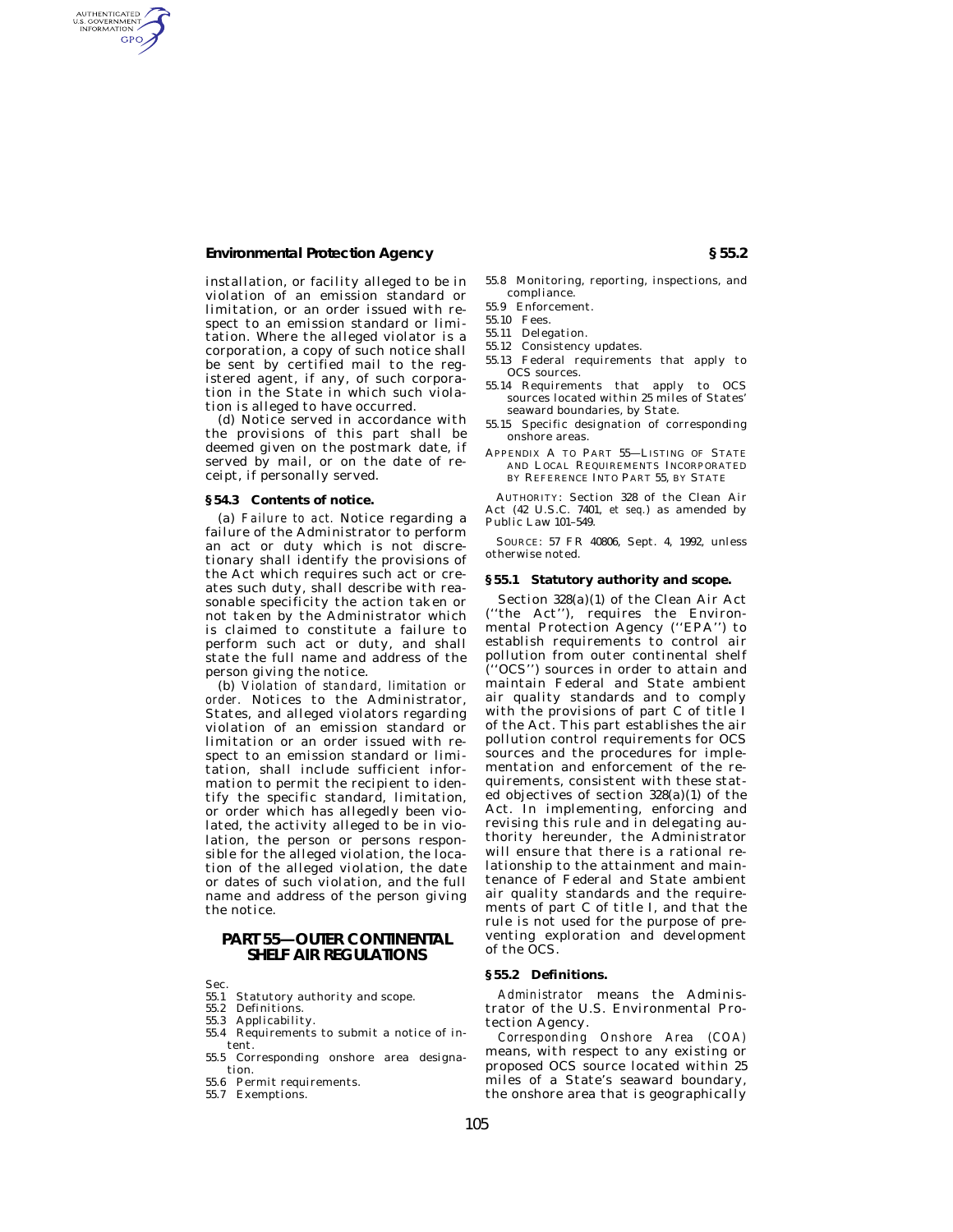closest to the source or another onshore area that the Administrator designates as the COA, pursuant to § 55.5 of this part.

*Delegated agency* means any agency that has been delegated authority to implement and enforce requirements of this part by the Administrator, pursuant to § 55.11 of this part. It can refer to a State agency, a local agency, or an Indian tribe, depending on the delegation status of the program.

*Existing source or existing OCS source* shall have the meaning given in the applicable requirements incorporated into §§ 55.13 and 55.14 of this part, except that for two years following the date of promulgation of this part the definition given in § 55.3 of this part shall apply for the purpose of determining the required date of compliance with this part.

*Exploratory source or exploratory OCS source* means any OCS source that is a temporary operation conducted for the sole purpose of gathering information. This includes an operation conducted during the exploratory phase to determine the characteristics of the reservoir and formation and may involve the extraction of oil and gas.

*Modification* shall have the meaning given in the applicable requirements incorporated into §§ 55.13 and 55.14 of this part, except that for two years following the date of promulgation of this part the definition given in section 111(a) of the Act shall apply for the purpose of determining the required date of compliance with this part, as set forth in §55.3 of this part.

*Nearest Onshore Area (NOA)* means, with respect to any existing or proposed OCS source, the onshore area .<br>that is geographically closest to that source.

*New source or new OCS source* shall have the meaning given in the applicable requirements of §§ 55.13 and 55.14 of this part, except that for two years following the date of promulgation of this part, the definition given in § 55.3 of this part shall apply for the purpose of determining the required date of compliance with this part.

*OCS source* means any equipment, activity, or facility which:

(1) Emits or has the potential to emit any air pollutant;

(2) Is regulated or authorized under the Outer Continental Shelf Lands Act (''OCSLA'') (43 U.S.C. § 1331 *et seq.*); and

(3) Is located on the OCS or in or on waters above the OCS.

This definition shall include vessels only when they are:

(1) Permanently or temporarily attached to the seabed and erected thereon and used for the purpose of exploring, developing or producing resources therefrom, within the meaning of section 4(a)(1) of OCSLA (43 U.S.C. § 1331 *et seq.*); or

(2) Physically attached to an OCS facility, in which case only the stationary sources aspects of the vessels will be regulated.

*Onshore area* means a coastal area designated as an attainment, nonattainment, or unclassifiable area by EPA in accordance with section 107 of the Act. If the boundaries of an area designated pursuant to section 107 of the Act do not coincide with the boundaries of a single onshore air pollution control agency, then onshore area shall mean a coastal area defined by the jurisdictional boundaries of an air pollution control agency.

*Outer continental shelf* shall have the meaning provided by section 2 of the OCSLA (43 U.S.C. §1331 *et seq.*).

*Potential emissions* means the maximum emissions of a pollutant from an OCS source operating at its design capacity. Any physical or operational limitation on the capacity of a source to emit a pollutant, including air pollution control equipment and restrictions on hours of operation or on the type or amount of material combusted, stored, or processed, shall be treated as a limit on the design capacity of the source if the limitation is federally enforceable. Pursuant to section 328 of the Act, emissions from vessels servicing or associated with an OCS source shall be considered direct emissions from such a source while at the source, and while enroute to or from the source when within 25 miles of the source, and shall be included in the 'potential to emit'' for an OCS source. This definition does not alter or affect the use of this term for any other purposes under §§ 55.13 or 55.14 of this part, except that vessel emissions must be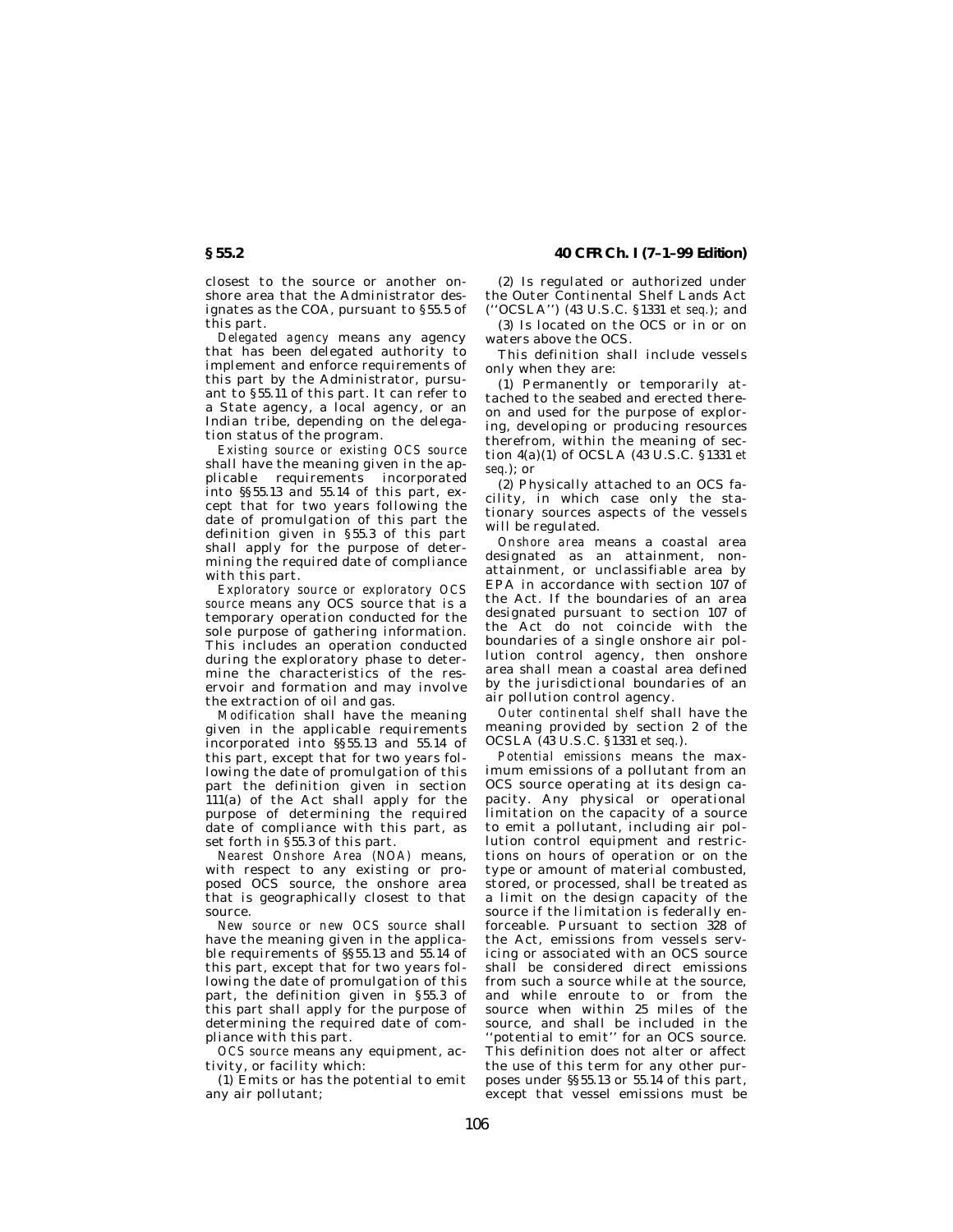included in the ''potential to emit'' as used in §§ 55.13 and 55.14 of this part.

*Residual emissions* means the difference in emissions from an OCS source if it applies the control requirements(s) imposed pursuant to § 55.13 or § 55,14 of this part and emissions from that source if it applies a substitute control requirement pursuant to an exemption granted under § 55.7 of this part.

*State* means the State air pollution control agency that would be the permitting authority, a local air pollution permitting agency, or certain Indian tribes which can be the permitting authority for areas within their jurisdiction. State may also be used in the geographic sense to refer to a State, the NOA, or the COA.

[57 FR 40806, Sept. 4, 1992, as amended at 62 FR 46408, Sept. 2, 1997]

#### **§ 55.3 Applicability.**

(a) This part applies to all OCS sources except those located in the Gulf of Mexico west of 87.5 degrees longitude.

(b) OCS sources located within 25 miles of States' seaward boundaries shall be subject to all the requirements of this part, which include, but are not limited to, the Federal requirements as set forth in §55.13 of this part and the Federal, State, and local requirements of the COA (designated pursuant to § 55.5 of this part), as set forth in § 55.14 of this part.

(c) The OCS sources located beyond 25 miles of States' seaward boundaries shall be subject to all the requirements of this part, except the requirements of §§ 55.4, 55.5, 55.12 and 55.14 of this part.

(d) New OCS sources shall comply with the requirements of this part by September 4, 1992 where a ''new OCS source'' means an OCS source that is a new source within the meaning of section 111(a) of the Act.

(e) Existing sources shall comply with the requirements of this part by September 4, 1994, where an "existing OCS source'' means any source that is not a new source within the meaning of section 111(a) of the Act.

[57 FR 40806, Sept. 4, 1992, as amended at 62 FR 46408, Sept. 2, 1997]

#### **§ 55.4 Requirements to submit a notice of intent.**

(a) Prior to performing any physical change or change in method of operation that results in an increase in emissions, and not more than 18 months prior to submitting an application for a preconstruction permit, the applicant shall submit a Notice of Intent (''NOI'') to the Administrator through the EPA Regional Office, and at the same time shall submit copies of the NOI to the air pollution control agencies of the NOA and onshore areas adjacent to the NOA. This section applies only to sources located within 25 miles of States' seaward boundaries.

(b) The NOI shall include the following:

(1) General company information, including company name and address, owner's name and agent, and facility site contact.

(2) Facility description in terms of the proposed process and products, including identification by Standard Industrial Classification Code.

(3) Estimate of the proposed project's potential emissions of any air pollutant, expressed in total tons per year and in such other terms as may be necessary to determine the applicability of requirements of this part. Potential emissions for the project must include all vessel emissions associated with the proposed project in accordance with the definition of potential emissions in §55.2 of this part.

(4) Description of all emissions points including associated vessels.

(5) Estimate of quantity and type of fuels and raw materials to be used.

(6) Description of proposed air pollution control equipment.

(7) Proposed limitations on source operations or any work practice standards affecting emissions.

(8) Other information affecting emissions, including, where applicable, information related to stack parameters (including height, diameter, and plume temperature), flow rates, and equipment and facility dimensions.

(9) Such other information as may be necessary to determine the applicability of onshore requirements.

(10) Such other information as may be necessary to determine the source's impact in onshore areas.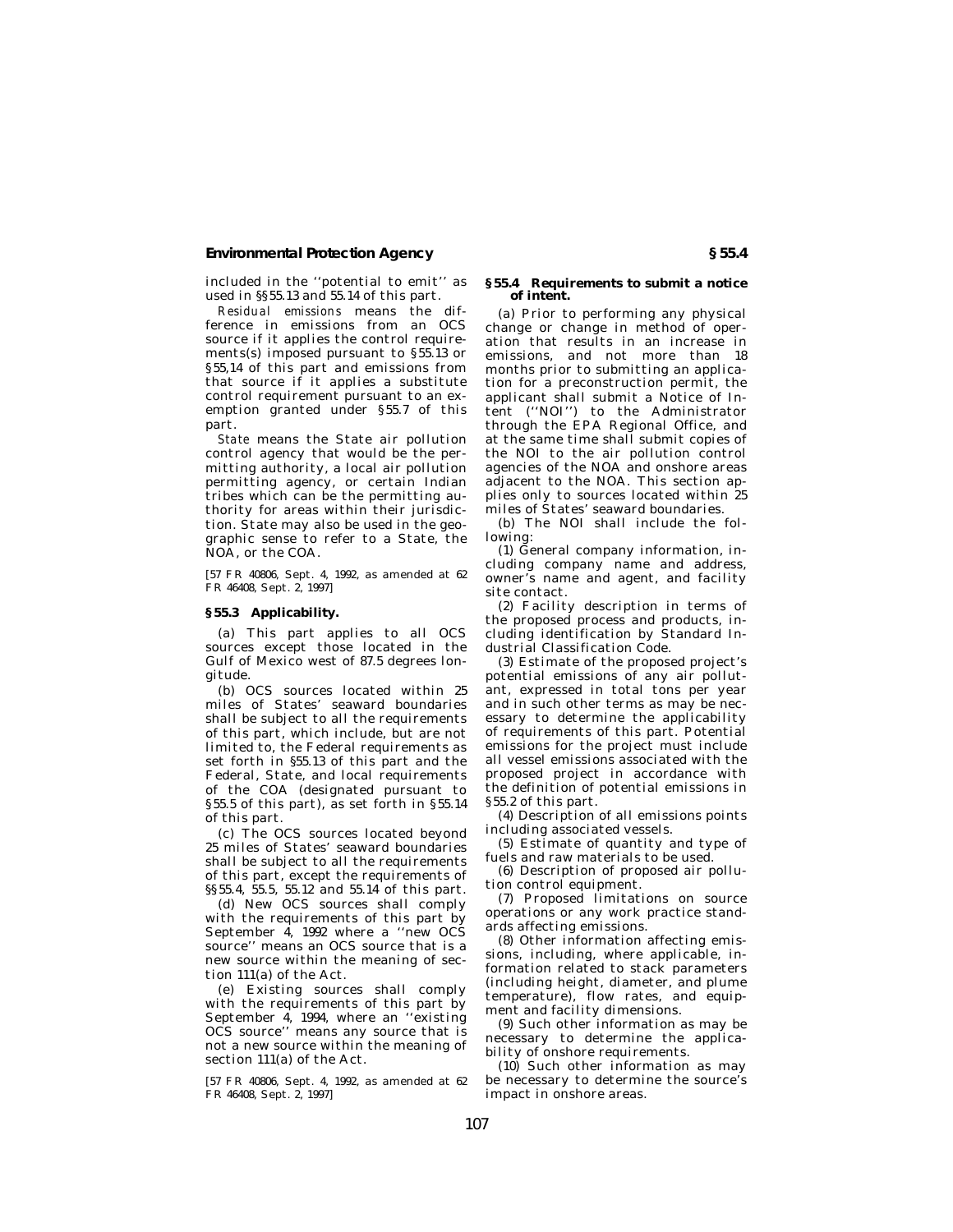(c) Exploratory sources and modifications to existing sources with designated COAs shall be exempt from the requirement in paragraph  $(b)(10)$  of this section.

(d) The scope and contents of the NOI shall in no way limit the scope and contents of the required permit application or applicable requirements given in this part.

#### **§ 55.5 Corresponding onshore area designation.**

(a) *Proposed exploratory sources.* The NOA shall be the COA for exploratory sources located within 25 miles of<br>States' seaward boundaries Paraseaward boundaries. Paragraphs (b), (c), and (f) of this section are not applicable to these sources.

(b) *Requests for designation.* (1) The chief executive officer of the air pollution control agency of an area that believes it has more stringent air pollution control requirements than the NOA for a proposed OCS source, may submit a request to be designated as the COA to the Administrator and at the same time shall send copies of the request to the chief executive officer of the NOA and to the proposed source. The request must be received by the Administrator within 60 days of the receipt of the NOI. If no requests are received by the Administrator within 60 days of the receipt of the NOI, the NOA will become the designated COA without further action.

(2) No later than 90 days after the receipt of the NOI, a demonstration must be received by the Administrator showing that:

(i) The area has more stringent requirements with respect to the control and abatement of air pollution than the NOA;

(ii) The emissions from the source are or would be transported to the requesting area; and

(iii) The transported emissions would affect the requesting area's efforts to attain or maintain a Federal or State ambient air quality standard or to comply with the requirements of part C of title I of the Act, taking into account the effect of air pollution control requirements that would be imposed if the NOA were designated as the COA.

(c) *Determination by the Administrator.* (1) If no demonstrations are received by

**§ 55.5 40 CFR Ch. I (7–1–99 Edition)**

the Administrator within 90 days of the receipt of the NOI, the NOA will become the designated COA without further action.

(2) If one or more demonstrations are received, the Administrator will issue a preliminary designation of the COA within 150 days of the receipt of the NOI, which shall be followed by a 30 day public comment period, in accordance with paragraph (f) of this section.

(3) The Administrator will designate the COA for a specific source within 240 days of the receipt of the NOI.

(4) When the Administrator designates a more stringent area as the COA with respect to a specific OCS source, the delegated agency in the COA will exercise all delegated authority. If there is no delegated agency in the COA, then EPA will issue the permit and implement and enforce the requirements of this part. The Administrator may retain authority for implementing and enforcing the requirements of this part if the NOA and the COA are in different States.

(5) The Administrator shall designate the COA for each source only once in the source's lifetime.

(d) *Offset requirements.* Offsets shall be obtained based on the applicable requirements of the COA, as set forth in §§ 55.13 and 55.14 of this part.

(e) *Authority to designate the COA.* The authority to designate the COA for any OCS source shall not be delegated to a State or local agency, but shall be retained by the Administrator.

(f) *Administrative procedures and public participation.* The Administrator will use the following public notice and comment procedures for processing a request for COA designation under this section:

(1) Within 150 days from receipt of an NOI, if one or more demonstrations are received, the Administrator shall make a preliminary determination of the COA and shall:

(i) Make available, in at least one location in the NOA and in the area requesting COA designation, a copy of all materials submitted by the requester, a copy of the Administrator's preliminary determination, and a copy or summary of other materials, if any, considered by the Administrator in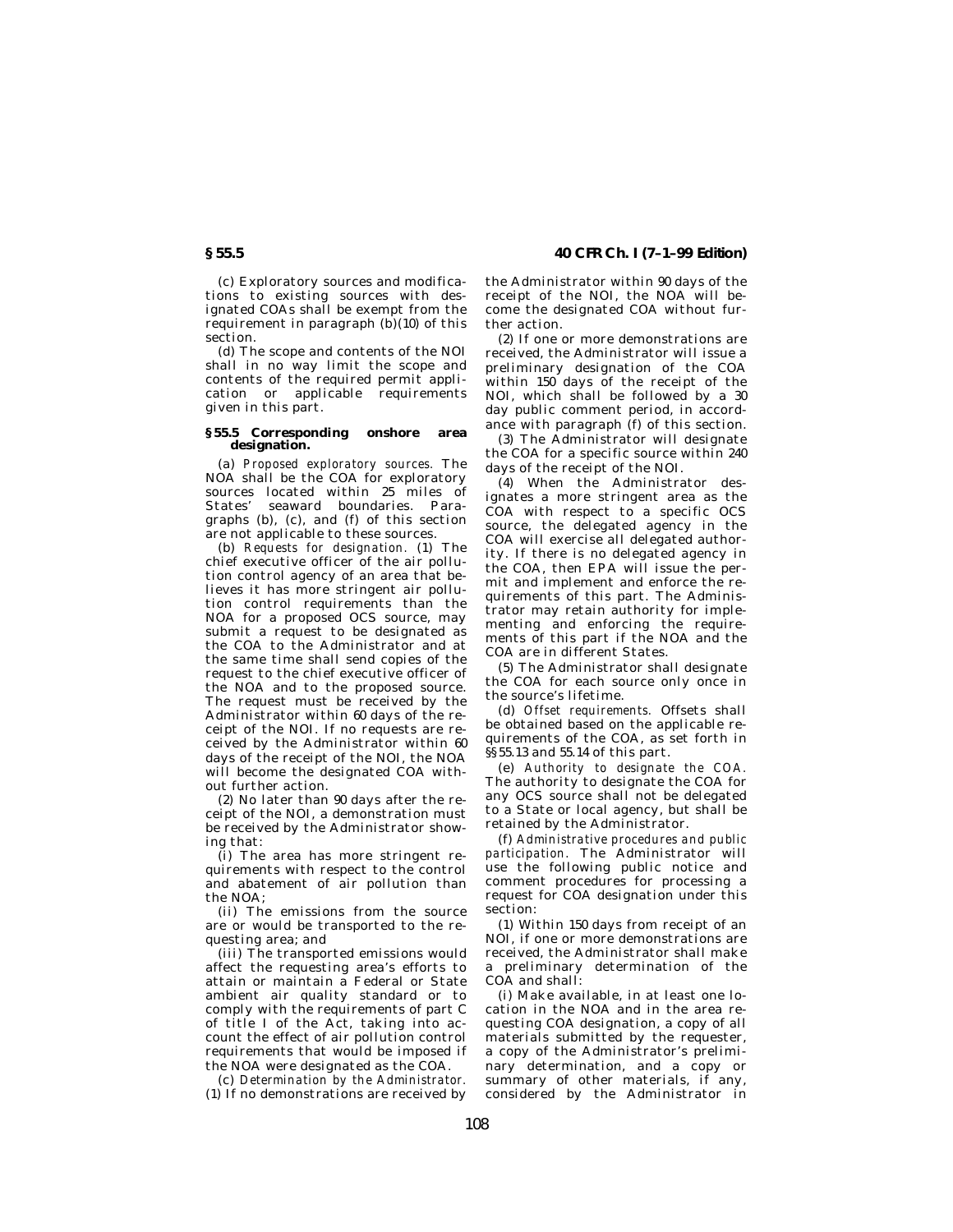making the preliminary determination; and

(ii) Notify the public, by prominent advertisement in a newspaper of general circulation in the NOA and the area requesting COA designation, of a 30-day opportunity for written public comment on the available information and the Administrator's preliminary COA designation.

(2) A copy of the notice required pursuant to paragraph  $(f)(1)(ii)$  of this section shall be sent to the requester, the affected source, each person from whom a written request of such notice has been received, and the following officials and agencies having jurisdiction over the COA and NOA: State and local air pollution control agencies, the chief executive of the city and county, the Federal Land Manager of potentially affected Class I areas, and any Indian governing body whose lands may be affected by emissions from the OCS source.

(3) Public comments received in writing within 30 days after the date the public notice is made available will be considered by the Administrator in making the final decision on the request. All comments will be made available for public inspection.

(4) The Administrator will make a final COA designation within 60 days after the close of the public comment period. The Administrator will notify, in writing, the requester and each person who has requested notice of the final action and will set forth the reasons for the determination. Such notification will be made available for public inspection.

[57 FR 40806, Sept. 4, 1992, as amended at 61 FR 25151, May 20, 1996]

### **§ 55.6 Permit requirements.**

(a) *General provisions*—(1) *Permit applications.* (i) The owner or operator of an OCS source shall submit to the Administrator or delegated agency all information necessary to perform any analysis or make any determination required under this section.

(ii) Any application submitted pursuant to this part by an OCS source shall include a description of all the requirements of this part and a description of how the source will comply with the applicable requirements. For identification purposes only, the application shall include a description of those requirements that have been proposed by EPA for incorporation into this part and that the applicant believes, after diligent research and inquiry, apply to the source.

(2) *Exemptions.* (i) When an applicant submits any approval to construct or permit to operate application to the Administrator or delegated agency it shall include a request for exemption from compliance with any pollution control technology requirement that the applicant believes is technically infeasible or will cause an unreasonable threat to health and safety. The Administrator or delegated agency shall act on the request for exemption in accordance with the procedures established in §55.7 of this part.

(ii) A final permit shall not be issued under this part until a final determination is made on any exemption request, including those appealed to the Administrator in accordance with § 55.7 of this part.

(3) *Administrative procedures and public participation.* The Administrator will follow the applicable procedures of 40 CFR part 124 in processing applications under this part. Until 40 CFR part 124 has been modified to specifically reference permits issued under this part, the Administrator will follow the procedures in part 124 used to issue Prevention of Significant Deterioration (''PSD'') permits.

(4) *Source obligation.* (i) Any owner or operator who constructs or operates an OCS source not in accordance with the application submitted pursuant to this part 55, or with any approval to construct or permit to operate, or any owner or operator of a source subject to the requirements of this part who commences construction after the effective date of this part without applying for and receiving approval under this part, shall be in violation of this part.

(ii) Any owner or operator of a new OCS source who commenced construction prior to the promulgation date of this rule shall comply with the requirements of paragraph (e) of this section.

(iii) Receipt of an approval to construct or a permit to operate from the Administrator or delegated agency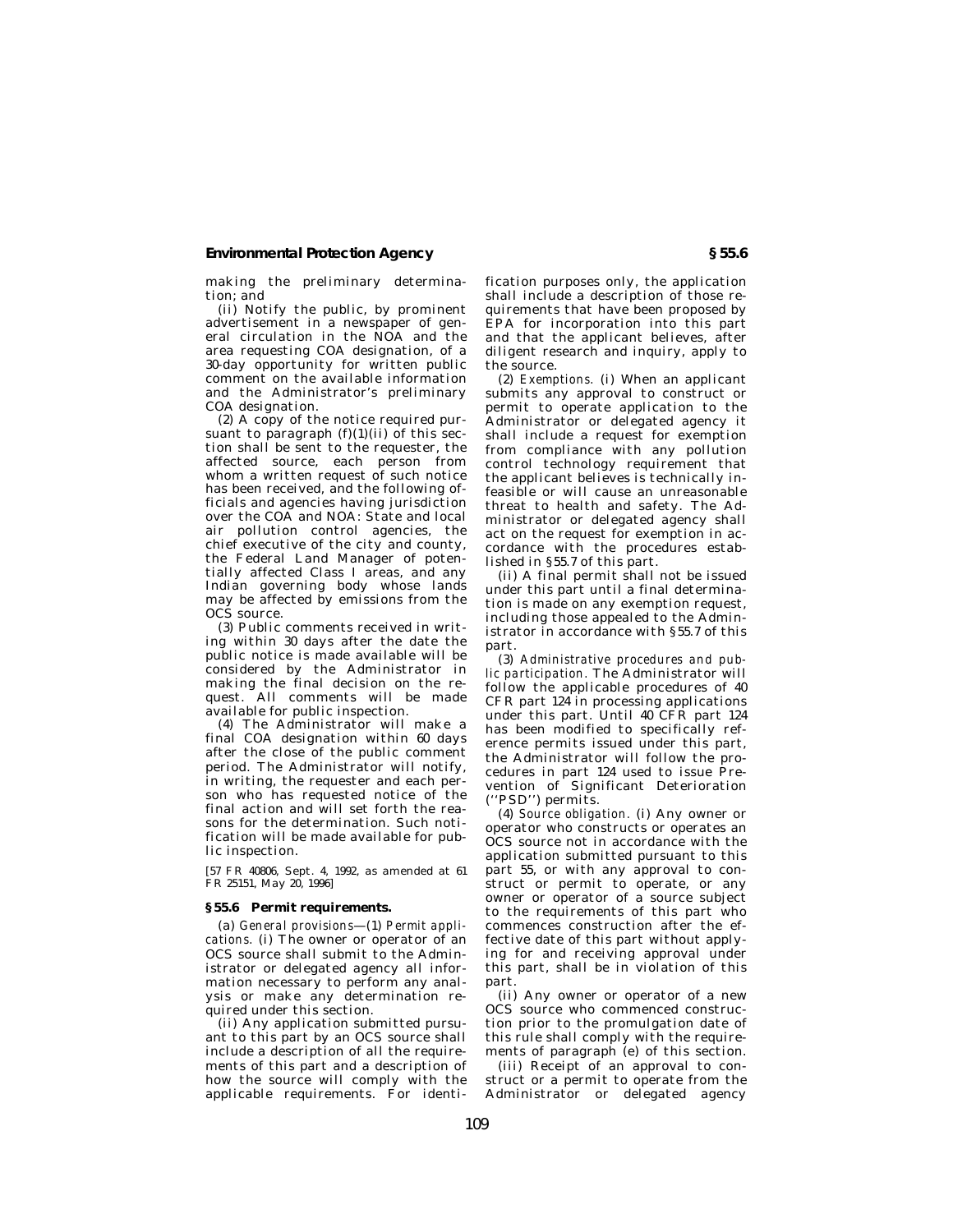shall not relieve any owner or operator of the responsibility to comply fully with the applicable provisions of any other requirements under Federal law.

(iv) The owner or operator of an OCS source to whom the approval to construct or permit to operate is issued under this part shall notify all other owners and operators, contractors, and the subsequent owners and operators associated with emissions from the source, of the conditions of the permit issued under this part.

(5) *Delegation of authority.* If the Administrator delegates any of the authority to implement and enforce the requirements of this section, the following provisions shall apply:

(i) The applicant shall send a copy of any permit application required by this section to the Administrator through the EPA Regional Office at the same time as the application is submitted to the delegated agency.

(ii) The delegated agency shall send a copy of any public comment notice required under this section or §§ 55.13 or 55.14 to the Administrator through the EPA Regional Office.

(iii) The delegated agency shall send a copy of any preliminary determination and final permit action required under this section or §§ 55.13 or 55.14 to the Administrator through the EPA Regional Office at the time of the determination and shall make available to the Administrator any materials used in making the determination.

(b) *Preconstruction requirements for OCS sources located within 25 miles of States' seaward boundaries.* (1) No OCS source to which the requirements of §§55.13 or 55.14 of this part apply shall begin actual construction after the effective date of this part without a permit that requires the OCS source to meet those requirements.

(2) Any permit application required under this part shall not be submitted until the Administrator has determined whether a consistency update is necessary, pursuant to §55.12 of this part, and, if the Administrator finds an update to be necessary, has published a proposed consistency update.

(3) The applicant may be required to obtain more than one preconstruction permit, if necessitated by partial delegation of this part or by the requirements of this section and §§ 55.13 and 55.14 of this part.

(4) An approval to construct shall become invalid if construction is not commenced within 18 months after receipt of such approval, if construction is discontinued for a period of 18 months or more, or if construction is not completed within a reasonable time. The 18-month period may be extended upon a showing satisfactory to the Administrator or the delegated agency that an extension is justified. Sources obtaining extensions are subject to all new or interim requirements and a reassessment of the applicable control technology when the extension is granted. This requirement shall not supersede a more stringent requirement under §§ 55.13 or 55.14 of this part.

(5) Any preconstruction permit issued to a new OCS source or modification shall remain in effect until it expires under paragraph (b)(4) of this section or is rescinded under the applicable requirements incorporated in §§ 55.13 and 55.14 of this part.

(6) Whenever any proposed OCS source or modification to an existing OCS source is subject to action by a Federal agency that might necessitate preparation of an environmental impact statement pursuant to the National Environmental Policy Act (42 U.S.C. 4321), review by the Administrator conducted pursuant to this section shall be coordinated with the environmental reviews under that Act to the extent feasible and reasonable.

(7) The Administrator or delegated agency and the applicant shall provide written notice of any permit application from a source, the emissions from which may affect a Class I area, to the Federal Land Manager charged with direct responsibility for management of any lands within the Class I area. Such notification shall include a copy of all information contained in the permit application and shall be given within 30 days of receipt of the application and at least 60 days prior to any public hearing on the preconstruction permit.

(8) *Modification of existing sources.* The preconstruction requirements above shall not apply to a particular modification, as defined in  $\S 55.13$  or  $\S 55.14$  of this part, of an existing OCS source if: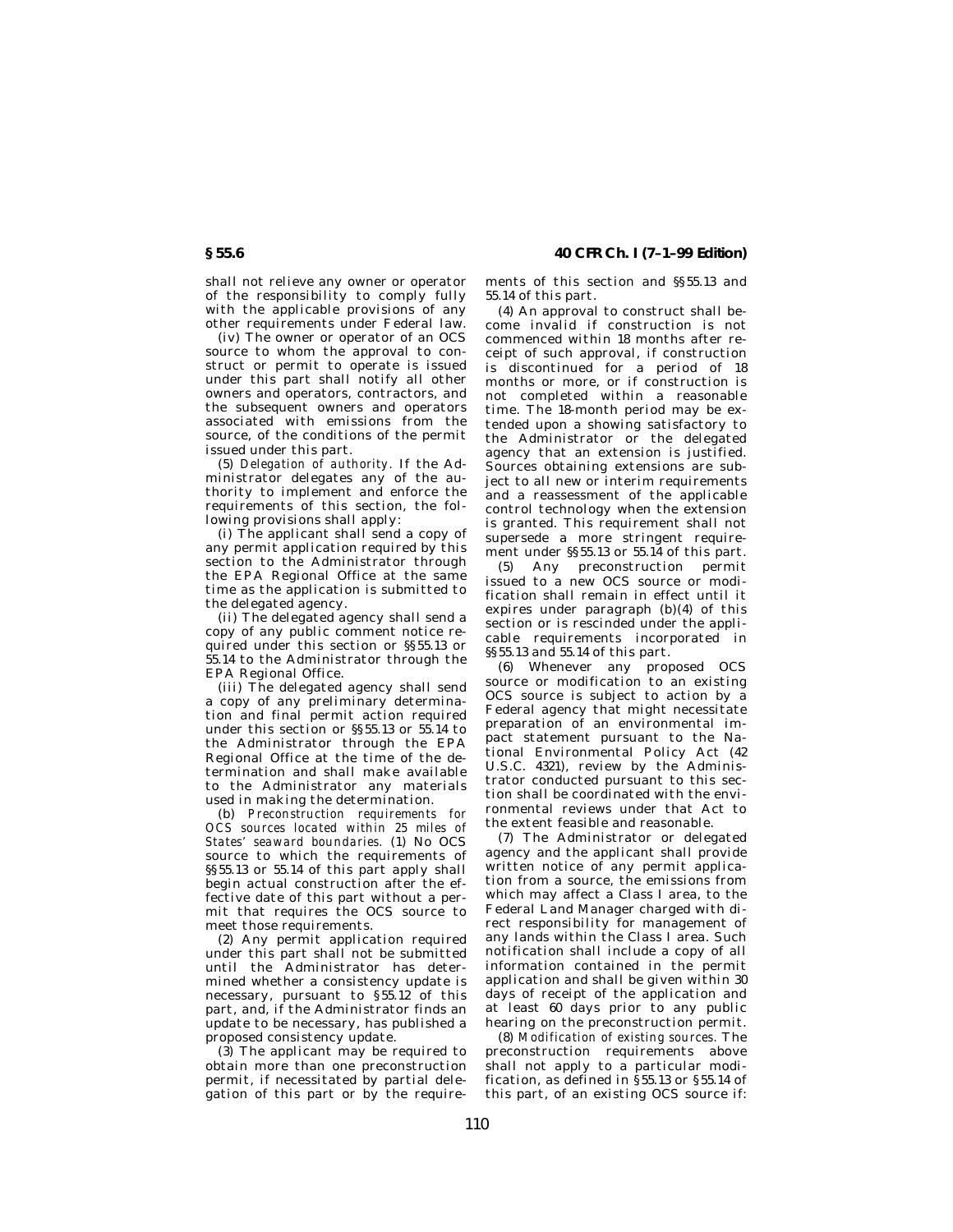(i) The modification is necessary to comply with this part, and no other physical change or change in the method of operation is made in conjunction with the modification;

(ii) The modification is made within 24 months of promulgation of this part; and

(iii) The modification does not result in an increase, in excess of any *de minimus* levels contained in the applicable requirements of §§ 55.13 and 55.14, of potential emissions or actual hourly emissions of a pollutant regulated under the Act.

(9) *Compliance plans.* Sources intending to perform modifications that meet all of the criteria of paragraph (b)(8) of this section shall submit a compliance plan to the Administrator or delegated agency prior to performing the modification. The compliance shall describe the schedule and method the source will use to comply with the applicable OCS requirements within 24 months of the promulgation date of this part and shall include a request for any exemptions from compliance with a pollution control technology requirement that the applicant believes is technically infeasible or will cause an unreasonable threat to health and safety. The Administrator or delegated agency shall act on the request for exemption in accordance with the procedures established in §55.7 of this part.

(i) The Administrator or delegated agency shall review the compliance plan and provide written comments to the source within 45 days of receipt of such plan. The source shall provide a written response to such comments as required by the reviewing agency.

(ii) Receipt and review of a compliance plan by the Administrator or delegated agency shall not relieve any owner or operator of an existing OCS source of the responsibility to comply fully with the applicable requirements of §§ 55.13 and 55.14 of this part within 24 months of promulgation of this part.

(c) *Operating permit requirements for sources located within 25 miles of States' seaward boundaries.* (1) All applicable operating permit requirements listed in this section and incorporated into §§ 55.13 and 55.14 of this part shall apply to OCS sources.

(2) The Administrator or delegated agency shall not issue a permit to operate to any existing OCS source that has not demonstrated compliance with all the applicable requirements of this part.

(3) If the COA does not have an operating permits program approved pursuant to 40 CFR part 70 or if EPA has determined that the COA is not adequately implementing an approved program, the applicable requirements of 40 CFR part 71, the Federal operating permits program, shall apply to the OCS sources. The applicable requirements of 40 CFR part 71 will be implemented and enforced by the Administrator. The Administrator may delegate the authority to implement and enforce all or part of a Federal operating permits program to a State pursuant to § 55.11 of this part.

(d) *Permit requirements for sources located beyond 25 miles of States' seaward boundaries.* (1) OCS sources located beyond 25 miles of States' seaward boundaries shall be subject to the permitting requirements set forth in this section and §55.13 of this part.

(2) The Administrator or delegated agency shall not issue a permit-to-operate to any existing OCS source that has not demonstrated compliance with all the applicable requirements of this part.

(e) *Permit requirements for new sources that commenced construction prior to September 4, 1992*—(1) *Applicability.* § 55.6(e) applies to a new OCS source, as defined by section 328 of the Act, that commenced construction before September 4, 1992.

(2) A source subject to § 55.6(e) shall comply with the following requirements:

(i) By October 5, 1992, the owner or operator of the source shall submit a<br>transitional permit application permit application (''TPA'') to the Administrator or the delegated agency. The TPA shall include the following:

(A) The information specified in  $\S$ §55.4(b)(1) through §55.4(b)(9) of this part;

(B) A list of all requirements applicable to the source under this part;

(C) A request for exemption from compliance with any control technology requirement that the applicant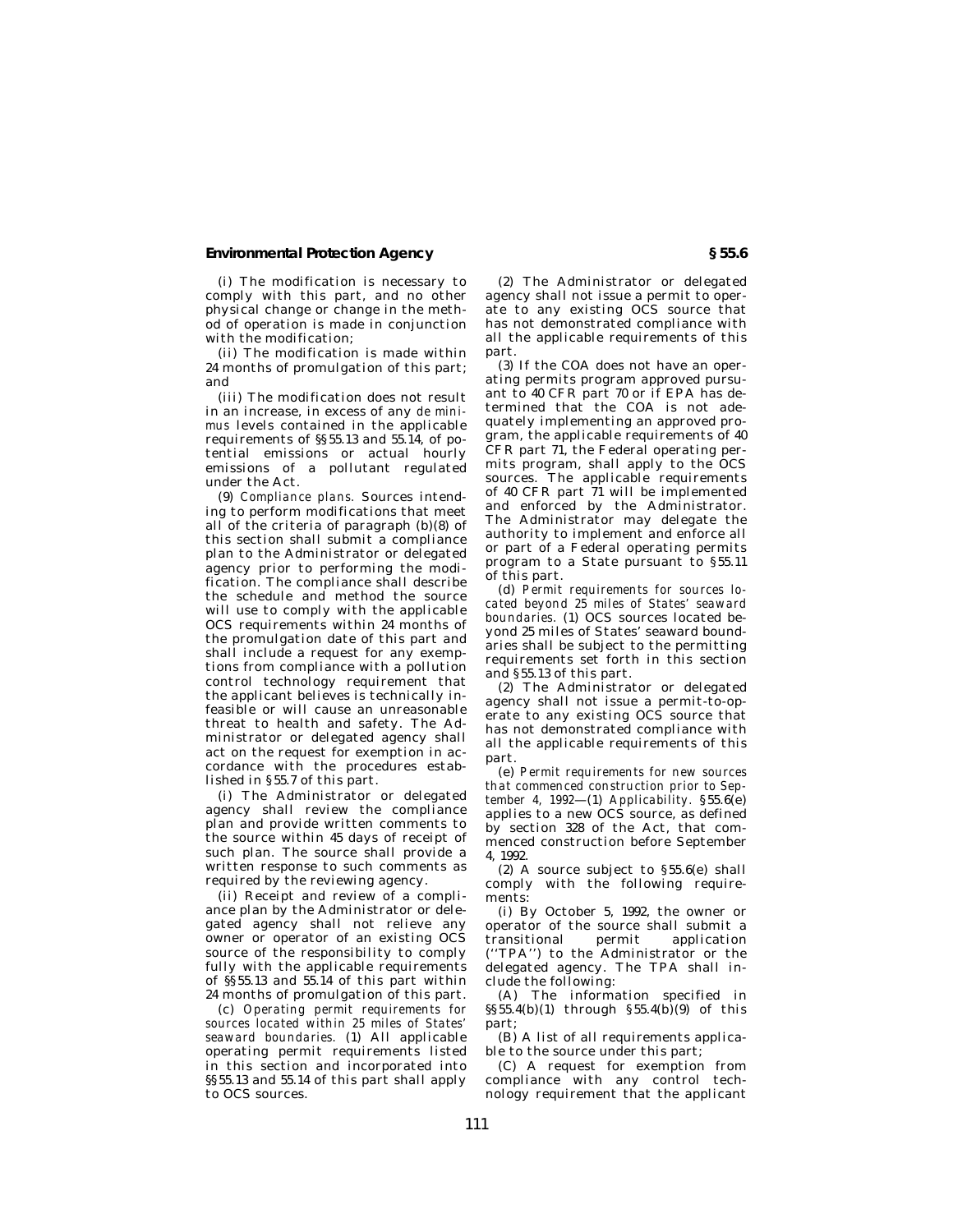believes is technically infeasible or will cause an unreasonable threat to health and safety;

(D) An air quality screening analysis demonstrating whether the source has or is expected in the future to cause or contribute to a violation of any applicable State or Federal ambient air quality standard or exceed any applicable increment. If no air quality analysis is required by the applicable requirements of §§ 55.13 and 55.14, this requirement does not apply;

(E) Documentation that source emissions are currently being offset, or will be offset if the source has not commenced operation, at the ratio required under this part, and documentation that those offsets meet or will meet the requirements of this part; and

 $(F)$  A description of how the source is complying with the applicable requirements of §§ 55.13 and 55.14 of this part, including emission levels and corresponding control measures, including Best Available Control Technology (''BACT'') or Lowest Achievable Emission Rates (''LAER''), but excluding the requirements to have valid permits.

(ii) The source shall expeditiously complete its permit application in compliance with the schedule determined by the Administrator or delegated agency.

(iii) The source shall comply with all applicable requirements of this part except for the requirements of paragraph  $(a)(4)(i)$  of this section. The source shall comply with the control technology requirements (such as BACT or LAER) set forth in the TPA that would be applicable if the source had a valid permit.

(iv) Any owner or operator subject to this subsection who continues to construct or operate an OCS source thirty days from promulgation of this part without submitting a TPA, or continues to construct or operate an OCS source not in accordance with the TPA submitted pursuant to paragraph (e) of this section, or constructs or operates an OCS source not in accordance with the schedule determined by the permitting authority, shall be in violation of this part.

(3) Upon the submittal of a permit application deemed to be complete by

**§ 55.7 40 CFR Ch. I (7–1–99 Edition)**

the permitting authority, the owner or operator of the source shall be subject to the permitting requirements of §§ 55.13 and 55.14 of this part that apply subsequent to the submission of a complete permit application. When a source receives the permit or permits required under this part, its TPA shall expire.

 $(4)$  Until the date that a source subject to this subsection receives the permit or permits required under this part, that source shall cease operation if, based on projected or actual emissions, the permitting authority determines that the source is currently or may in the future cause or contribute to a violation of a State or Federal ambient air quality standard or exceed any applicable increment.

[57 FR 40806, Sept. 4, 1992, as amended at 61 FR 34228, July 1, 1996; 62 FR 46409, Sept. 2, 1997]

#### **§ 55.7 Exemptions.**

(a) *Authority and criteria.* The Administrator or the delegated agency may exempt a source from a control technology requirement of this part if the Administrator or the delegated agency finds that compliance with the control technology requirement is technically infeasible or will cause an unreasonable threat to health and safety.

(b) *Request for an exemption*—(1) *Permit application required.* An applicant shall submit a request for an exemption from a control technology requirement at the same time as the applicant submits a preconstruction or operating permit application to the Administrator or delegated agency.

(2) *No permit application required.* If no permit or permit modification is required, a request for an exemption must be received by the Administrator or delegated agency within 60 days from the date the control technology requirement is promulgated by EPA.

(3) *Compliance plan.* An existing source that submits a compliance plan in accordance with § 55.6(b) of this part shall submit all requests for exemptions at the same time as the compliance plan. For the purpose of applying § 55.7 of this part, a request submitted with a compliance plan shall be treated in the same manner as a request that does not require a permit application.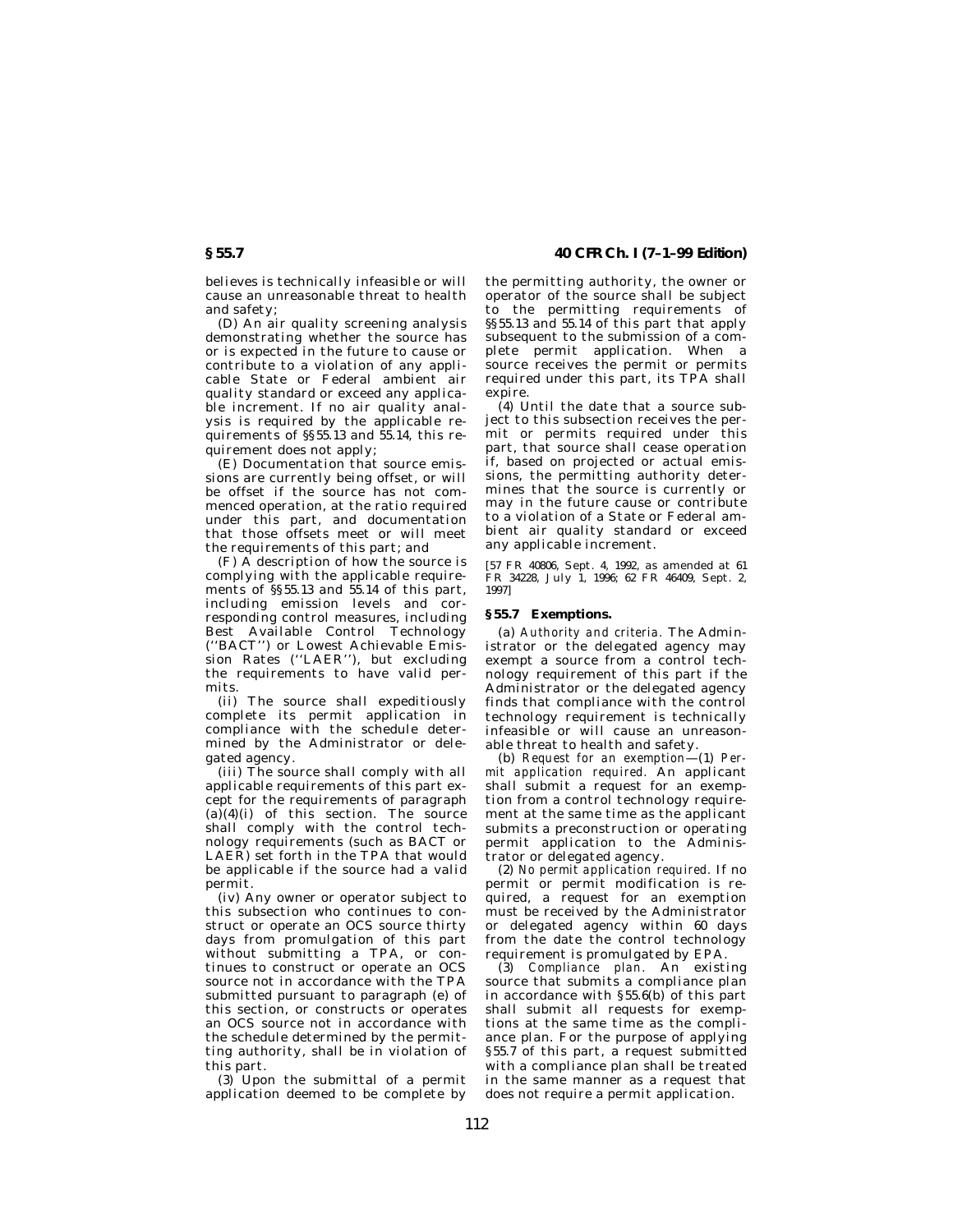(4) *Content of request.* (i) The request shall include information that demonstrates that compliance with a control technology requirement of this part would be technically infeasible or would cause an unreasonable threat to health and safety.

(ii) The request shall include a proposed substitute requirement(s) as close in stringency to the original requirement as possible.

(iii) The request shall include an estimate of emission reductions that would be achieved by compliance with the original requirement, an estimate of emission reductions that would be achieved by compliance with the proposed substitute requirement(s) and an estimate of residual emissions.

(iv) The request shall identify emission reductions of a sufficient quantity to offset the estimated residual emissions. Sources located beyond 25 miles from States' seaward boundaries shall consult with the Administrator to identify suitable emission reductions.

(c) *Consultation requirement.* If the authority to grant or deny exemptions has been delegated, the delegated agency shall consult with the Minerals Management Service of the U.S. Department of Interior and the U.S. Coast Guard to determine whether the exemption will be granted or denied.

(1) The delegated agency shall transmit to the Administrator (through the Regional Office), the Minerals Management Service, and the U.S. Coast Guard, a copy of the permit application, or the request if no permit is required, within  $5$  days of its receipt.

(2) *Consensus.* If the delegated agency, the Minerals Management Service, and the U.S. Coast Guard reach a consensus decision on the request within 90 days from the date the delegated agency received the request, the delegated agency may issue a preliminary determination in accordance with the applicable requirements of paragraph  $(f)$  of this section.

(3) *No consensus.* If the delegated agency, the Minerals Management Service, and the U.S. Coast Guard do not reach a consensus decision within 90 days from the date the delegated agency received the request, the request shall automatically be referred to the Administrator who will process

the referral in accordance with paragraph (f)(3) of this section. The delegated agency shall transmit to the Administrator, within 91 days of its receipt, the request and all materials submitted with the request, such as the permit application or the compliance plan, and any other information considered or developed during the consultation process.

(4) If a request is referred to the Administrator and the delegated agency issues a preliminary determination on a permit application before the Administrator issues a final decision on the exemption, the delegated agency shall include a notice of the opportunity to comment on the Administrator's preliminary determination in accordance with the procedures of paragraph  $(f)(4)$ of this section.

(5) The Administrator's final decision on a request that has been referred pursuant to paragraph (c) of this section shall be incorporated into the final permit issued by the delegated agency. If no permit is required, the Administrator's final decision on the request shall be implemented and enforced by the delegated agency.

(d) *Preliminary determination.* The Administrator or delegated agency shall issue a preliminary determination in accordance with paragraph (f) of this section. A preliminary determination shall propose to grant or deny the request for exemption. A preliminary determination to grant the request shall include proposed substitute control requirements and offsets necessary to comply with the requirements of paragraph (e) of this section.

(e) *Grant of exemption.* (1) The source shall comply with a substitute requirement(s), equal to or as close in stringency to the original requirement as possible, as determined by the Administrator or delegated agency.

(2) An OCS source located within 25 miles of States' seaward boundaries shall offset residual emissions resulting from the grant of an exemption request in accordance with the requirements of the Act and the regulations thereunder. The source shall obtain offsets in accordance with the applicable requirements as follows: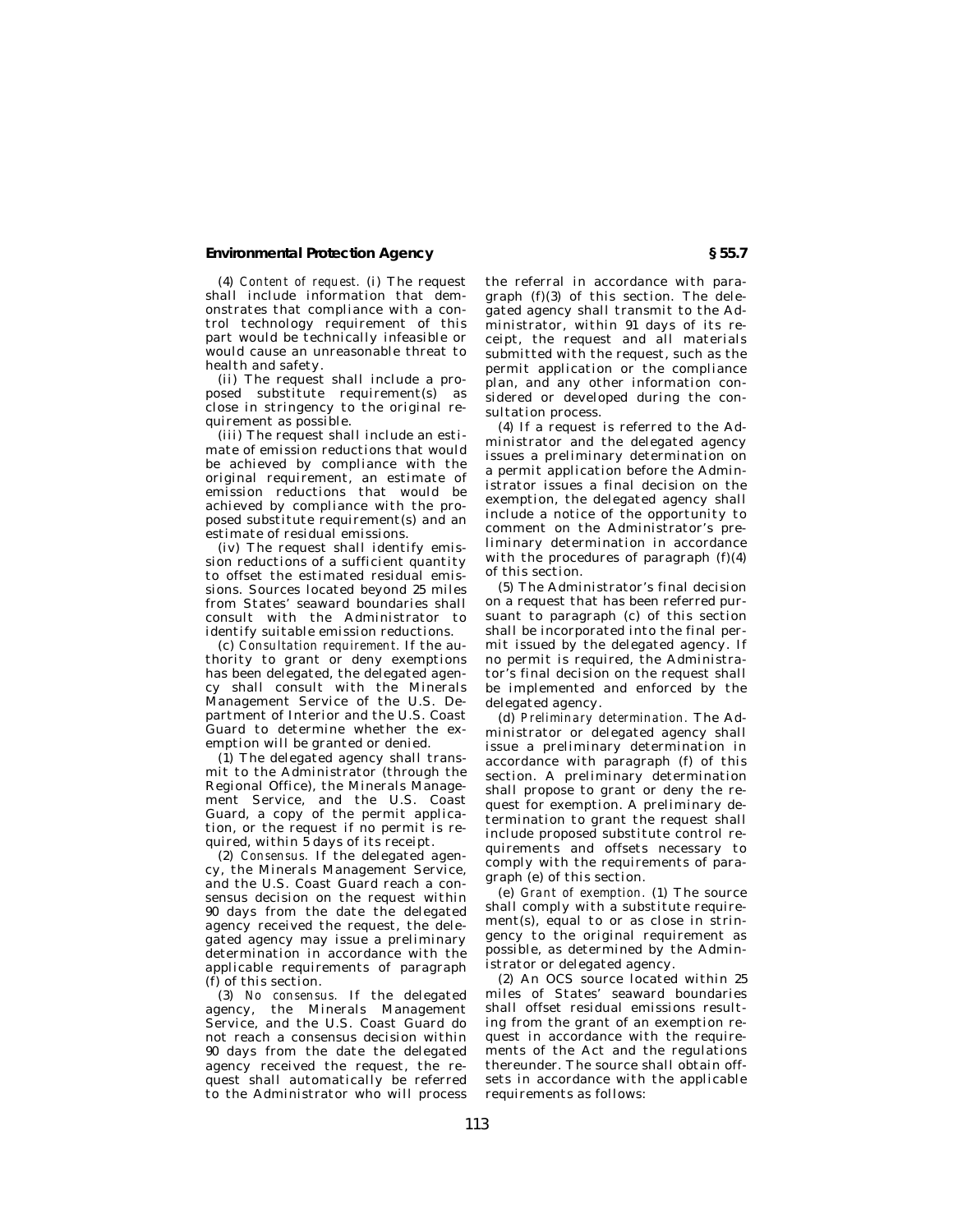(i) If offsets are required in the COA, a new source shall offset residual emissions in the same manner as all other new source emissions in accordance with the requirements of § 55.5(d) of this part.

(ii) If offsets are not required in the COA, a new source shall comply with an offset ratio of 1:1.

(iii) An existing OCS source shall comply with an offset at a ratio of 1:1.

(3) An OCS source located beyond 25 miles from States' seaward boundaries shall obtain emission reductions at a ratio determined by the Administrator to be adequate to protect State and Federal ambient air quality standards and to comply with part C of title I of the Act.

(f) *Administrative procedures and public participation*—(1) *Request submitted with a permit application.* If a request is submitted with a permit application, the request shall be considered part of the permit application and shall be processed accordingly for the purpose of administrative procedures and public notice and comment requirements. The Administrator shall comply with the requirements of 40 CFR part 124 and the requirements set forth at § 55.6 of this part. If the Administrator has delegated authority to a State, the delegated agency shall use its own procedures as deemed adequate by the Administrator in accordance with § 55.11 of this part. These procedures must provide for public notice and comment on the preliminary determination.

(2) *Request submitted without a permit or with a compliance plan.* If a permit is not required, the Administrator or the delegated agency shall issue a preliminary determination within 90 days from the date the request was received, and shall use the procedures set forth at paragraph  $(f)(4)$  of this section for processing a request.

(3) *Referral.* If a request is referred to the Administrator pursuant to paragraph (c) of this section, the Administrator shall make a preliminary determination no later than 30 days after receipt of the request and any accompanying materials transmitted by the delegated agency. The Administrator shall use the procedures set forth at paragraph  $(f)(4)$  of this section for processing a request.

(4) The Administrator or the delegated agency shall comply with the following requirements for processing requests submitted without a permit, with a compliance plan, and requests referred to the Administrator:

(i) Issue a preliminary determination to grant or deny the request. A preliminary determination by the Administrator to deny a request shall be considered a final decision and will be accompanied by the reasons for the decision. As such, it is not subject to any further public notice, comment, or hearings. Written notice of the denial shall be given to the requester.

(ii) Make available, in at least one location in the COA and NOA, a copy of all materials submitted by the requester, a copy of the preliminary determination, and a copy or summary of other materials, if any, considered in making the preliminary determination.

(iii) Notify the public, by prominent advertisement in a newspaper of general circulation in the  $\overrightarrow{COA}$  and  $\overrightarrow{NOA}$ . of a 30-day opportunity for written public comment on the information submitted by the owner or operator and on the preliminary determination.

(iv) Send a copy of the notice required pursuant to paragraph (f)(4)(iii) of this section to the requester, the affected source, each person from whom a written request of such notice has been received, and the following officials and agencies having jurisdiction over the COA and NOA: State and local air pollution control agencies, the chief executive of the city and county, the Federal Land Manager of potentially affected Class I areas, and any Indian governing body whose lands may be affected by emissions from the OCS source.

(v) Consider written public comments received within 30 days after the date the public notice is made available when making the final decision on the request. All comments will be made available for public inspection. At the time that any final decision is issued, the Administrator or delegated agency will issue a response to comments.

(vi) Make a final decision on the request within 30 days after the close of the public comment period. The Administrator or the delegated agency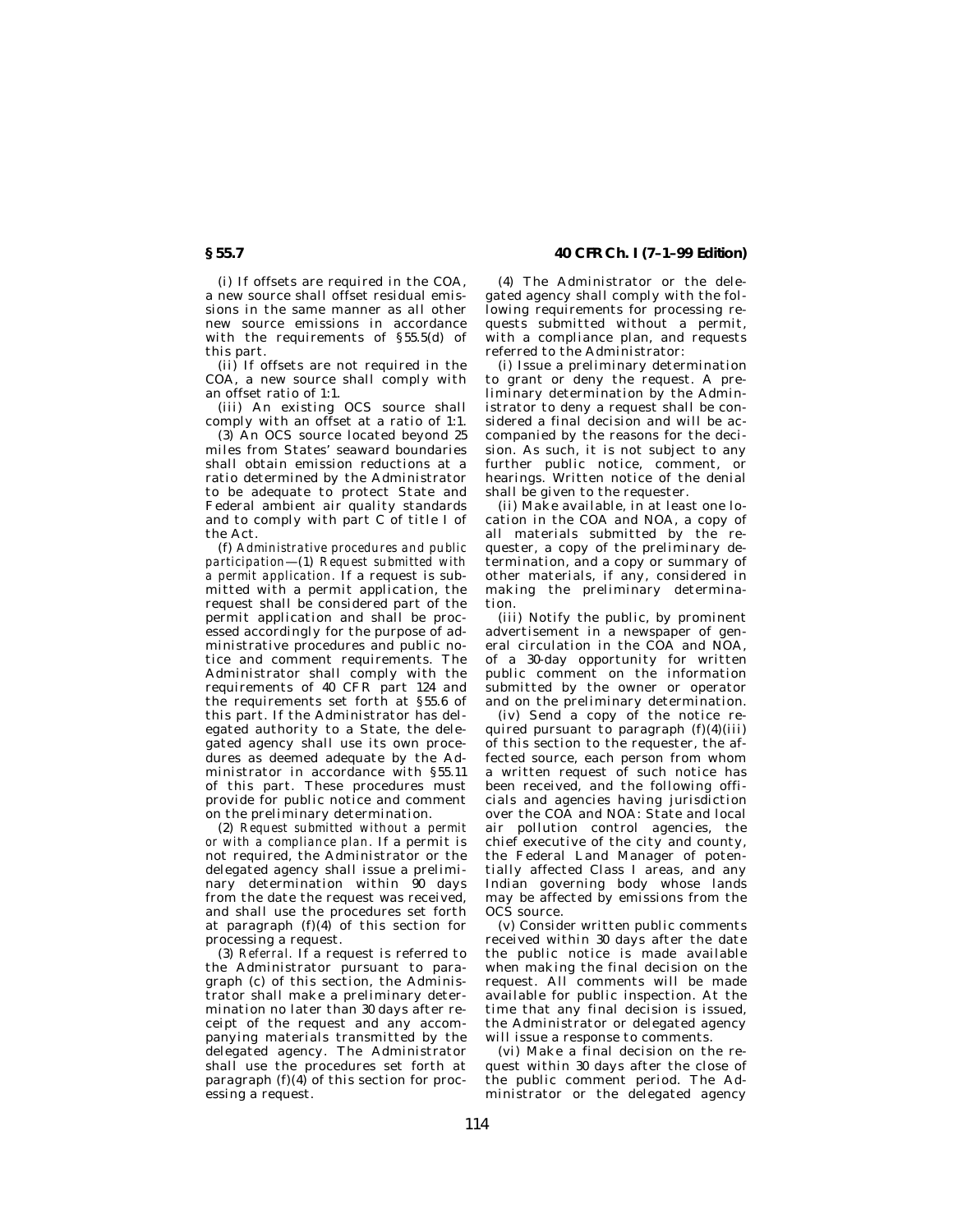will notify, in writing, the applicant and each person who has submitted written comments, or from whom a written request of such notice has been received, of the final decision and will set forth the reasons. Such notification will be made available for public inspection.

(5) Within 30 days after the final decision has been made on a request, the requester, or any person who filed comments on the preliminary determination, may petition the Administrator to review any aspect of the decision. Any person who failed to file comments on the preliminary decision may petition for administrative review only on the changes from the preliminary to the final determination.

# **§ 55.8 Monitoring, reporting, inspec- tions, and compliance.**

(a) The Administrator may require monitoring or reporting and may authorize inspections pursuant to section 114 of the Act and the regulations thereunder. Sources shall also be subject to the requirements set forth in §§ 55.13 and 55.14 of this part.

(b) All monitoring, reporting, inspection and compliance requirements authorized under the Act shall apply.

(c) An existing OCS source that is not required to obtain a permit to operate within 24 months of the date of promulgation of this part shall submit a compliance report to the Administrator or delegated agency within 25 months of promulgation of this part. The compliance report shall specify all the applicable OCS requirements of this part and a description of how the source has complied with these requirements.

(d) The Administrator or the delegated agency shall consult with the Minerals Management Service and the U.S. Coast Guard prior to inspections. This shall in no way interfere with the ability of EPA or the delegated agency to conduct unannounced inspections.

(Approved by the Office of Management and Budget under the control number 2060–0249)

[57 FR 40806, Sept. 4, 1992, as amended at 58 FR 16626, Mar. 30, 1993]

#### **§ 55.9 Enforcement.**

(a) OCS sources shall comply with all requirements of this part and all permits issued pursuant to this part. Failure to do so shall be considered a violation of section 111(e) of the Act.

(b) All enforcement provisions of the Act, including, but not limited to, the provisions of sections 113, 114, 120, 303 and 304 of the Act, shall apply to OCS sources.

(c) If a facility is ordered to cease operation of any piece of equipment due to enforcement action taken by EPA or a delegated agency pursuant to this part, the shutdown will be coordinated by the enforcing agency with the Minerals Management Service and the U.S. Coast Guard to assure that the shutdown will proceed in a safe manner. No shutdown action will occur until after consultation with these agencies, but in no case will initiation of the shutdown be delayed by more than 24 hours.

### **§ 55.10 Fees.**

(a) *OCS sources located within 25 miles of States' seaward boundaries.* (1) The EPA will calculate and collect operating permit fees from OCS sources in accordance with the requirements of 40 CFR part 71.

(2) EPA will collect all other fees from OCS sources calculated in accordance with the fee requirements imposed in the COA if the fees are based on regulatory objectives, such as discouraging emissions. If the fee requirements are based on cost recovery objectives, however, EPA will adjust the fees to reflect the costs to EPA to issue permits and administer the permit program.

(3) Upon delegation, the delegated agency will collect fees from OCS sources calculated in accordance with the fee requirements imposed in the COA. Upon delegation of authority to implement and enforce any portion of this part, EPA will cease to collect fees imposed in conjunction with that portion.

(b) The OCS sources located beyond 25 miles of States' seaward boundaries. The EPA will calculate and collect operating permit fees from OCS sources in accordance with the requirements of 40 CFR part 71.

[57 FR 40806, Sept. 4, 1992, as amended at 61 FR 34228, July 1, 1996]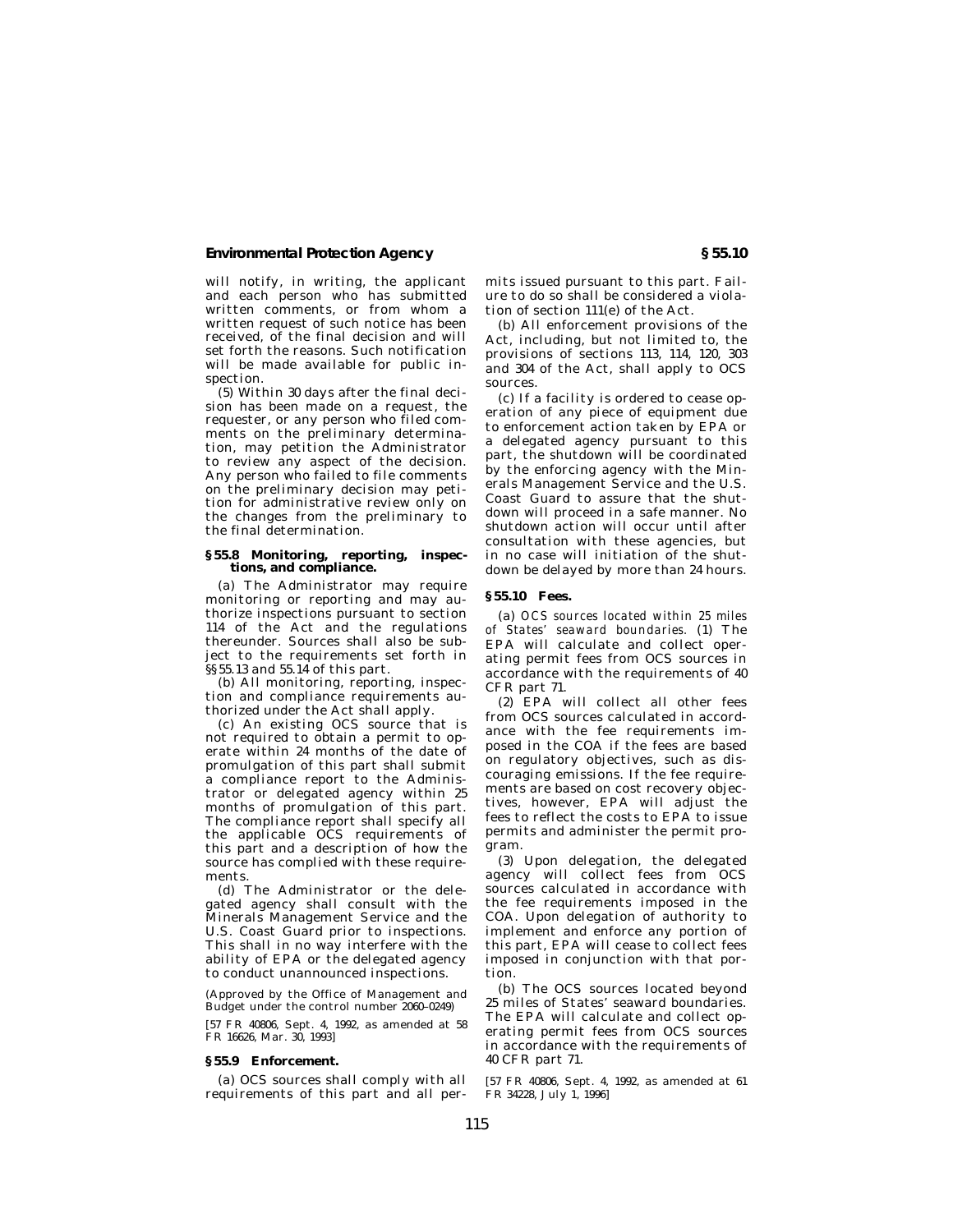# **§ 55.11 40 CFR Ch. I (7–1–99 Edition)**

**§ 55.11 Delegation.**

(a) The Governor or the Governor's designee of any State adjacent to an OCS source subject to the requirements of this part may submit a request, purusant to section 328(a)(3) of the Act, to the Administrator for the authority to implement and enforce the requirements of this OCS program: Within 25 miles of the State's seaward boundary; and/or Beyond 25 miles of the State's seaward boundary. Authority to implement and enforce §§ 55.5, 55.11, and 55.12 of this part will not be delegated.

(b) The Administrator will delegate implementation and enforcement authority to a State if the State has an adjacent OCS source and the Administrator determines that the State's regulations are adequate, including a demonstration by the State that the State has:

(1) Adopted the appropriate portions of this part into State law;

(2) Adequate authority under State law to implement and enforce the requirements of this part. A letter from the State Attorney General shall be required stating that the requesting agency has such authority;

(3) Adequate resources to implement and enforce the requirements of this part; and

(4) Adequate administrative procedures to implement and enforce the requirements of this part, including public notice and comment procedures.

(c) The Administrator will notify in writing the Governor or the Governor's designee of the Administrator's final action on a request for delegation within 6 months of the receipt of the request.

(d) If the Administrator finds that the State regulations are adequate, the Administrator will authorize the State to implement and enforce the OCS requirements under State law. If the Administrator finds that only part of the State regulations are adequate, he will authorize the State to implement and enforce only that portion of this part.

(e) Upon delegation, a State may use any authority it possesses under State law to enforce any permit condition or any other requirement of this part for which the agency has delegated authority under this part. A State may use anyauthority it possesses under State

law to require monitoring and reporting and to conduct inspections.

(f) Nothing in this part shall prohibit the Administrator from enforcing any requirement of this part.

(g) The Administrator will withdraw a delegation of any authority to implement and enforce any or all of this part if the Administrator determines that: (1) The requirements of this part are not being adequately implemented or enforced by the delegated agency, or (2) The delegated agency no longer has adequate regulations as required by §55.11(b) of this part.

(h) *Sharing of information.* Any information obtained or used in the administration of a delegated program shall be made available to EPA upon request without restriction. If the information has been submitted to the delegated agency under a claim of confidentiality, the delegated agency must notify the source of this obligation and submit that claim to EPA. Any information obtained from a delegated agency accompanied by a claim of confidentiality will be treated in accordance with the requirements of 40 CFR part 2.

(i) *Grant of exemptions.* A decision by a delegated agency to grant or deny an exemption request may be appealed to the Administrator in accordance with §55.7 of this part.

(j) *Delegated authority.* The delegated agency in the COA for sources located within 25 miles of the State's seaward boundary or the delegated agency in the NOA for sources located beyond 25 miles of the State's seaward boundary will exercise all delegated authority. If there is no delegated agency in the COA for sources located within 25 miles of the State's seaward boundary, or in the NOA for sources located beyond 25 miles of the State's seaward boundary, the EPA will issue the permit and implement and enforce the requirements of this part. For sources located within 25 miles of the State's seaward boundary, the Administrator may retain the authority for implementing and enforcing the requirements of this part if the NOA and COA are in different States.

[57 FR 40806, Sept. 4, 1992, as amended at 62 FR 46409, Sept. 2, 1997]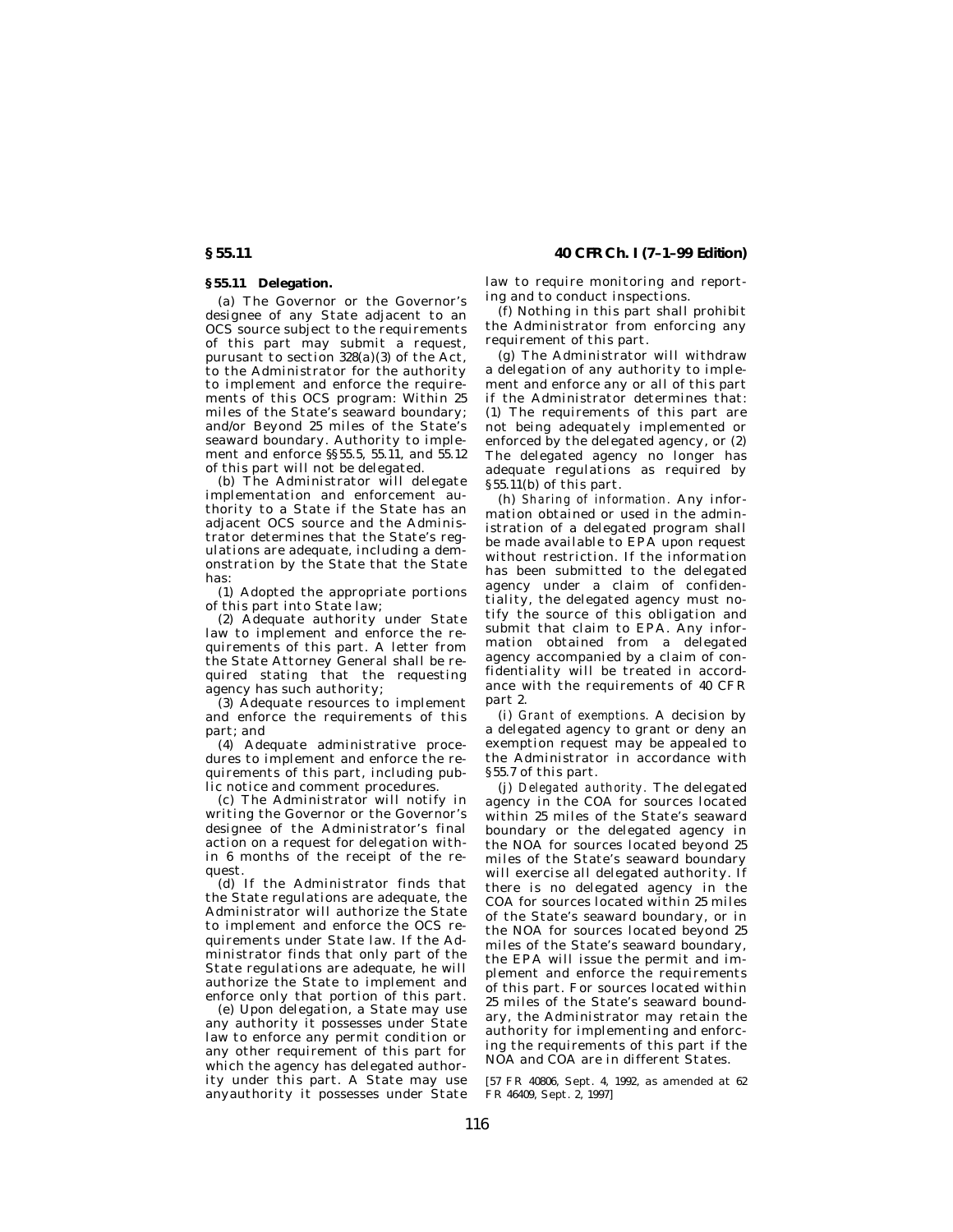### **§ 55.12 Consistency updates.**

(a) The Administrator will update this part as necessary to maintain consistency with the regulations of onshore areas in order to attain and maintain Federal and State ambient standards and comply with part C of title I of the Act.

(b) Where an OCS activity is occurring within 25 miles of a State seaward boundary, consistency reviews will occur at least annually. In addition, in accordance with paragraphs (c) and (d) of this section, consistency reviews will occur upon receipt of an NOI and when a State or local agency submits a rule to EPA to be considered for incorporation by reference in this part 55.

(1) Upon initiation of a consistency review, the Administrator will evaluate the requirements of part 55 to determine whether they are consistent with the current onshore requirements.

(2) If the Administrator finds that part 55 is inconsistent with the requirements in effect in the onshore area, EPA will conduct a notice and comment rulemaking to update part 55 accordingly.

(c) *Consistency reviews triggered by receipt of an NOI.* Upon receipt of an NOI, the Administrator will initiate a consistency review of regulations in the onshore area.

(1) If the NOI is submitted by a source for which the COA has previously been assigned, EPA will publish a proposed consistency update in the FEDERAL REGISTER no later than 60 days after the receipt of the NOI, if an update is deemed necessary by the Administrator:

(2) If the NOI is submitted by a source requiring a COA designation, EPA will publish a proposed consistency update in the FEDERAL REGISTER, if an update is deemed necessary by the Administrator:

(i) No later than 75 days after receipt of the NOI if no adjacent areas submit a request for COA designation and the NOA becomes the COA by default, or

(ii) No later than 105 days after receipt of the NOI if an adjacent area submits a request to be designated as COA but fails to submit the required demonstration within 90 days of receipt of the NOI, or

(iii) No later than 15 days after the date of the final COA determination if one or more demonstrations are received.

(d) *Consistency reviews triggered by State and local air pollution control agencies submitting rules directly to EPA for inclusion into part 55.* (1) EPA will propose in the FEDERAL REGISTER to approve applicable rules submitted by State or local regulatory agencies for incorporation by reference into § 55.14 of this part by the end of the calendar quarter following the quarter in which the submittal is received by EPA.

(2) State and local rules submitted for inclusion in part 55 must be rationally related to the attainment and maintenance of Federal or State ambient air quality standards or to the requirements of part C of title I of the Act. The submittal must be legible and unmarked, with the adoption date and the name of the agency on each page, and must be accompanied by proof of adoption.

(e) No rule or regulation that EPA finds to be arbitrary or capricious will be incorporated into this part.

(f) A source may not submit a complete permit application until any update the Administrator deems necessary to make part 55 consistent with the COA's rules has been proposed.

#### **§ 55.13 Federal requirements that apply to OCS sources.**

(a) The requirements of this section shall apply to OCS sources as set forth below. In the event that a requirement of this section conflicts with an applicable requirement of § 55.14 of this part and a source cannot comply with the requirements of both sections, the more stringent requirement shall apply.

(b) In applying the requirements incorporated into this section:

(1) *New Source* means new OCS source; and

(2) *Existing Source* means existing OCS source; and

(3) *Modification* means a modification to an OCS source.

(4) For requirements adopted prior to promulgation of this part, language in such requirements limiting the applicability of the requirements to onshore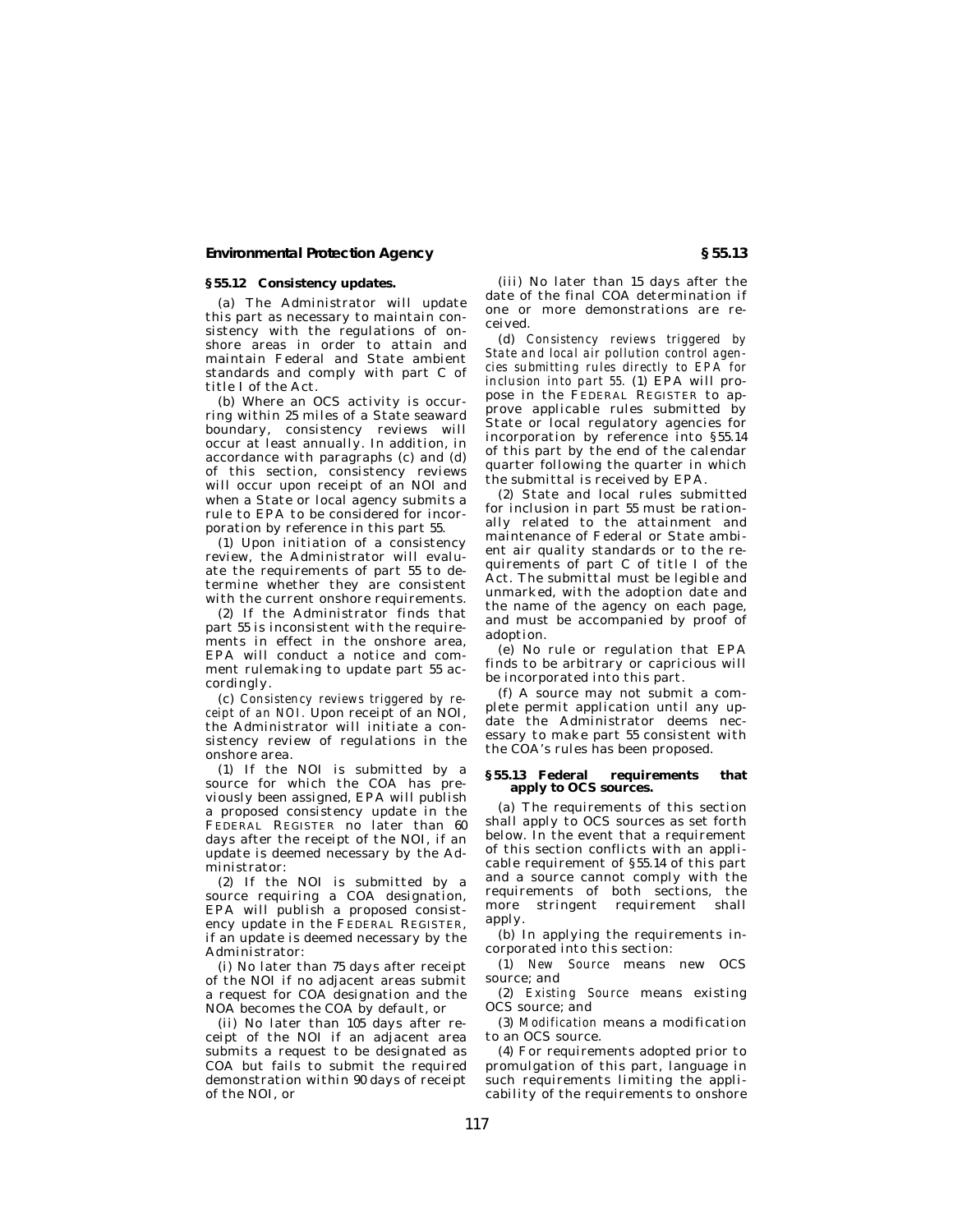sources or to sources within State boundaries shall not apply.

(c) 40 CFR part 60 (NSPS) shall apply to OCS sources in the same manner as in the COA, except that any source determined to be an existing source pursuant to § 55.3(e) of this part shall not be considered a ''new source'' for the purpose of NSPS adopted before December 5, 1991.

(d) 40 CFR 52.21 (PSD) shall apply to OCS sources:

(1) Located within 25 miles of a State's seaward boundary if the requirements of 40 CFR 52.21 are in effect in the COA;

(2) Located beyond 25 miles of States' seaward boundaries.

(e) 40 CFR part 61, together with any other provisions promulgated pursuant to section 112 of the Act, shall apply if rationally related to the attainment and maintenance of Federal or State ambient air quality standards or the requirements of part C of title I of the Act.

(f) 40 CFR part 71 shall apply to OCS sources:

(1) Located within 25 miles of States' seaward boundaries if the requirements of 40 CFR part 71 are in effect in the COA.

(2) Located beyond 25 miles of States' seaward boundaries.

(3) When an operating permits program approved pursuant to 40 CFR part 70 is in effect in the COA and a Federal operating permit is issued to satisfy an EPA objection pursuant to 40 CFR 71.4(e).

(g) The provisions of 40 CFR 52.10, 40 CFR 52.24, and 40 CFR part 51 and accompanying appendix S shall apply to OCS sources located within 25 miles of States' seaward boundaries, if these requirements are in effect in the COA.

(h) If the Administrator determines that additional requirements are necessary to protect Federal and State ambient air quality standards or to comply with part C of title I, such requirements will be incorporated in this part.

[57 FR 40806, Sept. 4, 1992, as amended at 61 FR 34228, July 1, 1996]

#### **§ 55.14 Requirements that apply to OCS sources located within 25 miles of States' seaward boundaries, by State.**

(a) The requirements of this section shall apply to OCS sources as set forth below. In the event that a requirement of this section conflicts with an applicable requirement of § 55.13 of this part and a source cannot comply with the requirements of both sections, the more stringent requirement shall apply.

(b) In applying the requirements incorporated into this section:

(1) *New Source* means new OCS source; and

(2) *Existing Source* means existing OCS source; and

(3) *Modification* means a modification to an existing OCS source.

(4) For requirements adopted prior to promulgation of this part, language in such requirements limiting the applicability of the requirements to onshore sources or to sources within State boundaries shall not apply.

(c) During periods of EPA implementation and enforcement of this section, the following shall apply:

(1) Any reference to a State or local air pollution control agency or air pollution control officer shall mean EPA or the Administrator, respectively.

(2) Any submittal to State or local air pollution control agency shall instead be submitted to the Administrator through the EPA Regional Office.

(3) Nothing in this section shall alter or limit EPA's authority to administer or enforce the requirements of this part under Federal law.

(4) EPA shall not be bound by any State or local administrative or procedural requirements including, but not limited to, requirements pertaining to hearing boards, permit issuance, public notice procedures, and public hearings. EPA will follow the applicable procedures set forth elsewhere in this part, in 40 CFR part 124, and in Federal rules promulgated pursuant to title V of the Act (as such rules apply in the COA), when administering this section.

(5) Only those requirements of 40 CFR part 52 that are rationally related to the attainment and maintenance of Federal or State ambient air quality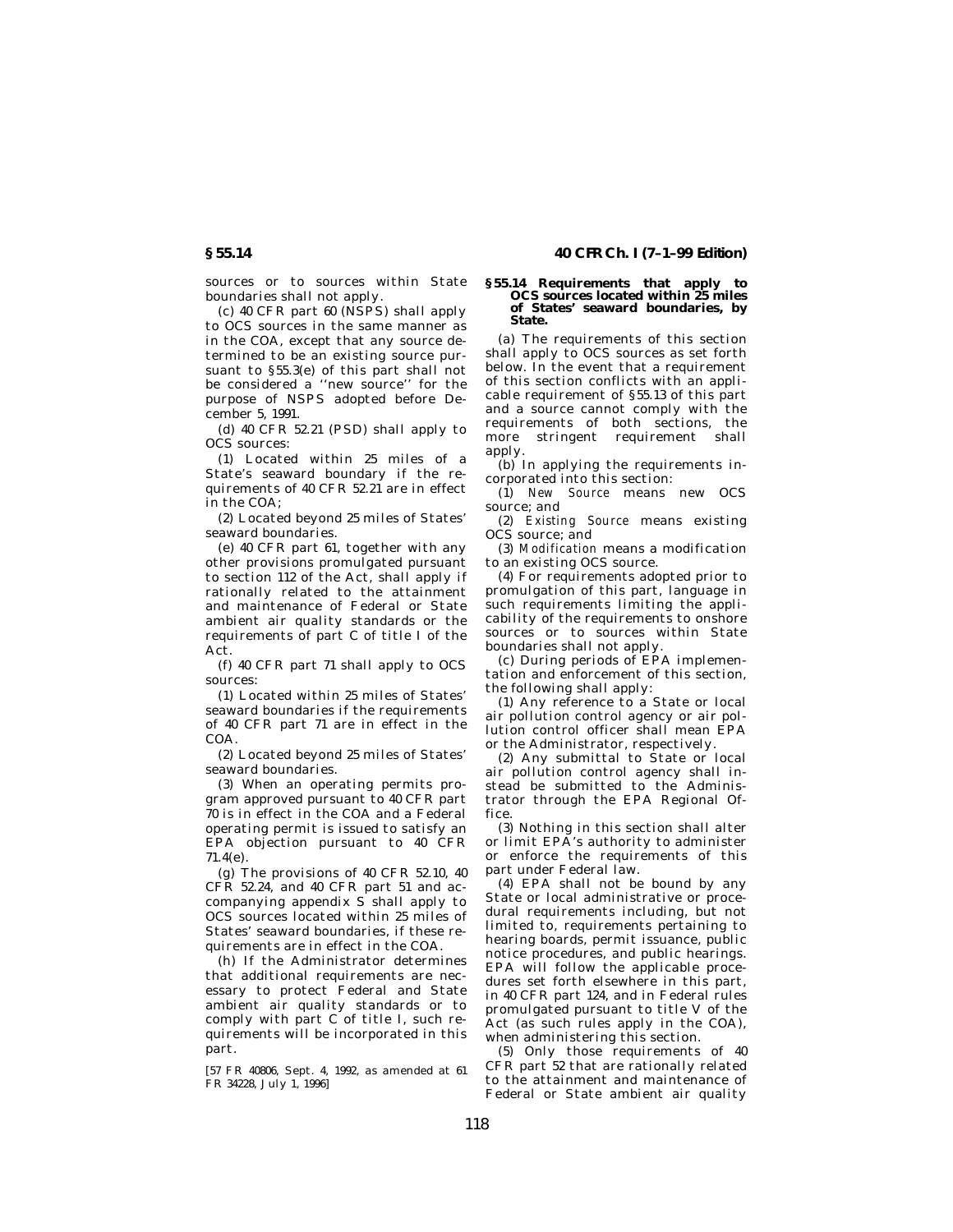standards or part C of title I shall apply to OCS sources.

(d) *Implementation Plan Requirements.*

(1) [Reserved]

(2) Alaska.

(i) 40 CFR part 52, subpart C.

(ii) [Reserved]

(3) California.

(i) 40 CFR part 52, subpart F.

(ii) [Reserved]

 $(4)$ – $(5)$  [Reserved]

(6) Florida.

(i) 40 CFR part 52, subpart K.

(ii) [Reserved]

(7)–(16) [Reserved]

(17) North Carolina.

(i) 40 CFR part 52, subpart II.

(ii) [Reserved]

(18)–(23) [Reserved]

(e) *State and local requirements.* State and local requirements promulgated by EPA as applicable to OCS sources located within 25 miles of States' seaward boundaries have been compiled into separate documents organized by State and local areas of jurisdiction. These documents, set forth below, are incorporated by reference. This incorporation by reference was approved by the Director of the Federal Register Office in accordance with  $5$  U.S.C.  $552(a)$ and 1 CFR part 51. Copies may be inspected at the Office of the Federal Register, 800 North Capitol Street, NW., Suite 700, Washington, DC. Copies of rules pertaining to particular States or local areas may be inspected or obtained from the EPA Air Docket (A–91– 76), U.S. EPA, room M–1500, 401 M Street, SW., Washington, DC, 20460 or the appropriate EPA regional offices: U.S. EPA, Region 4 (Florida and North Carolina), 345 Courtland Street, NE., Atlanta, GA 30365; U.S. EPA, Region 9 (California), 75 Hawthorne Street, San Francisco, CA 94105; and U.S. EPA, Region 10 (Alaska), 1200 Sixth Avenue, Seattle, WA 98101. For an informational listing of the State and local requirements incorporated into this part, which are applicable to sources of air pollution located on the OCS, see appendix A to this part.

(1) [Reserved]

(2) Alaska.

(i) State requirements.

(A) *State of Alaska Requirements Applicable to OCS Sources,* January 18, 1997.

(B) [Reserved]

(ii) Local requirements. (A) *South Central Alaska Clean Air Au-*

*thority Requirements Applicable to OCS Sources,* August 21, 1992.

(B) [Reserved]

(3) California.

(i) State requirements.

(A) *State of California Requirements Applicable to OCS Sources,* August 30, 1994.

(ii) Local requirements.

(A)–(D) [Reserved]

(E) *San Luis Obispo County Air Pollution Control District Requirements Applicable to OCS Sources,* March 11, 1994.

(F) *Santa Barbara County Air Pollution Control District Requirements Applicable to OCS Sources,* April, 1996.

(G) *South Coast Air Quality Management District Requirements Applicable to OCS Sources* (Part I and Part II), April, 1996.

(H) *Ventura County Air Pollution Control District Requirements Applicable to*

*OCS Sources,* April, 1996. (4) and (5) [Reserved]

(6) Florida.

(i) State requirements.

(A) State of Florida Requirements Applicable to OCS Sources, January 11, 1995.

(B) [Reserved]

(ii) Local requirements.

(A) [Reserved]

(7)–(16) [Reserved]

(17) North Carolina.

(i) State requirements.

(A) *State of North Carolina Air Pollution Control Requirements Applicable to*

*OCS Sources,* August 21, 1992.

(B) [Reserved]

(ii) Local requirements.

(A) [Reserved]

(18)–(23) [Reserved]

[57 FR 40806, Sept. 4, 1992, as amended at 58 FR 16626, Mar. 30, 1993; 58 FR 59173, Nov. 8, 1993; 59 FR 17270, Apr. 12, 1994; 59 FR 50846, Oct. 6, 1994; 60 FR 47293, Sept. 12, 1995; 60 FR 55327, Oct. 31, 1995; 61 FR 28758, June 6, 1996; 62 FR 41871, Aug. 4, 1997]

# **§ 55.15 Specific designation of corresponding onshore areas.**

(a) California.

(1) The South Coast Air Quality Management District is designated as the COA for the following OCS facilities: Edith, Ellen, Elly, and Eureka.

(2) The Ventura County Air Pollution Control District is designated as the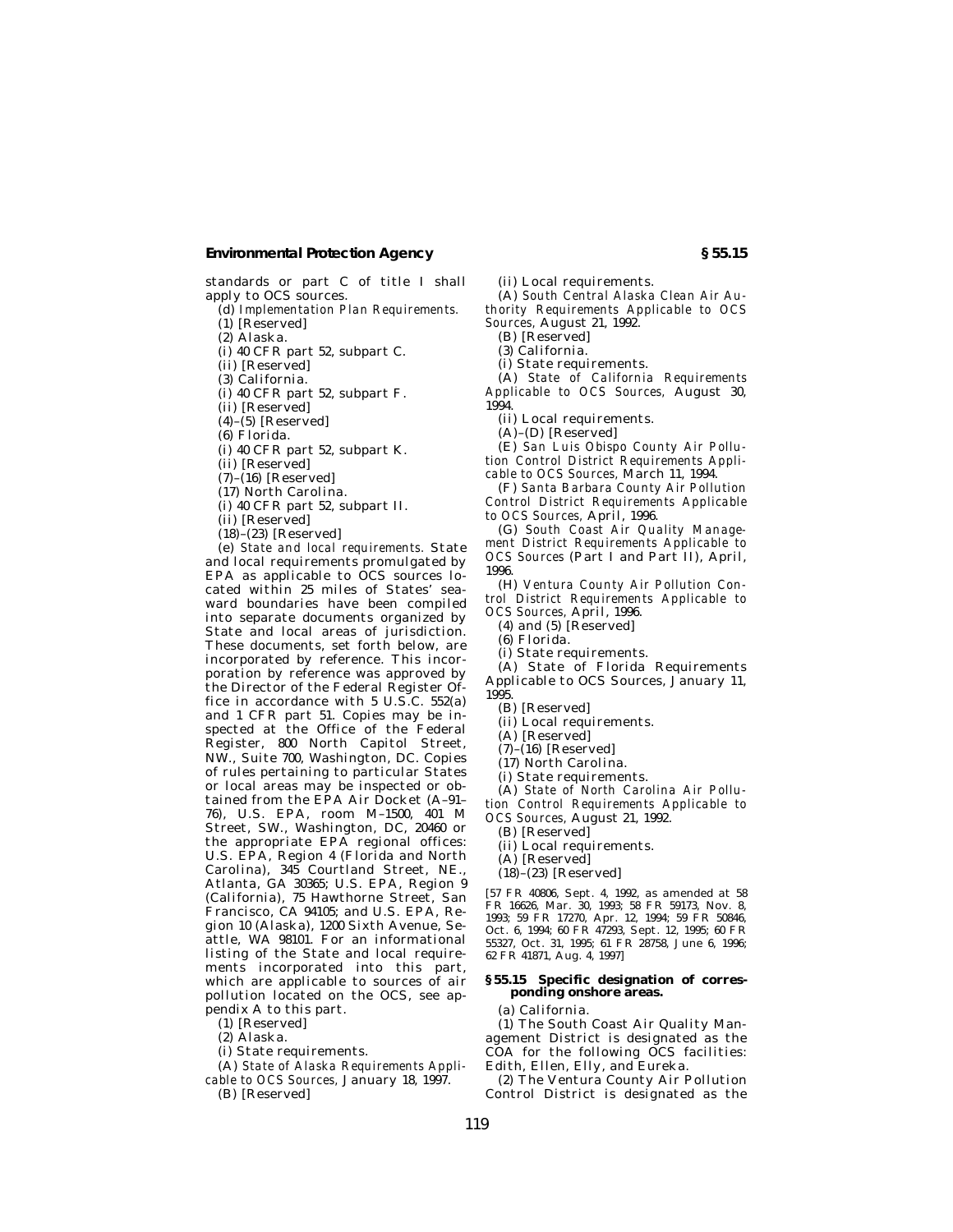COA for the following OCS facilities: Grace, Gilda, Gail and Gina.

(3) The Santa Barbara County Air Pollution Control District is designated as the COA for the following OCS facilities: Habitat, Hacienda, Harmony, Harvest, Heather, Henry, Heritage, Hermosa, Hidalgo, Hillhouse, Hogan, Houchin, Hondo, Irene, Independence (formerly Iris), the OS and T, and Union A, B, and C.

(b) [Reserved]

[58 FR 14159, Mar. 16, 1993]

APPENDIX A TO PART 55—LISTING OF STATE AND LOCAL REQUIREMENTS INCORPORATED BY REFERENCE INTO PART 55, BY STATE

This appendix lists the titles of the State and local requirements that are contained within the documents incorporated by reference into 40 CFR part 55.

#### ALASKA

(a) State requirements.

(1) The following requirements are contained in the *State of Alaska Requirements Applicable to OCS Sources,* January 18, 1997. Alaska Administrative Code—Department

of Environmental Conservation. The following sections of Title 18, Chapter 50:

*Article 1. Ambient Air Quality Management*

- 18 AAC 50.005. Purpose and Applicability of Chapter (effective 1/18/97)
- 18 AAC 50.010. Ambient Air Quality Standards (effective 1/18/97)
- 18 AAC 50.015. Air Quality Designations, Classifications, And Control Regions (effective 1/18/97)

Table 1. Air Quality Classifications

- 18 AAC 50.020. Baseline Dates, Maximum Allowable Increases, And Maximum Allowable Ambient Concentrations (effective 1/ 18/97)
- Table 2. Baseline Dates
- Table 3. Maximum Allowable Increases 18 AAC 50.025. Visibility and Other Special
- Protection Areas with the exception of (b) and (c) (effective 1/18/97)
- 18 AAC 50.030. State Air Quality Control Plan (effective 1/18/97)
- 18 AAC 50.035. Documents, Procedures, and Methods Adopted by Reference (effective 1/ 18/97)2
- 18 AAC 50.045. Prohibitions (effective 1/18/97)
- 18 AAC 50.050. Incinerator Emission Standards (effective 1/18/97)
- Table 4. Particulate Matter Standards for Incinerators
- 18 AAC 50.055. Industrial Processes and Fuelburning Equipment (effective 1/18/97)
- 18 AAC 50.065. Open Burning (effective 1/18/97)

# **Pt. 55, App. A 40 CFR Ch. I (7–1–99 Edition)**

- (a) General Requirements
- (b) Black Smoke Prohibited
- (c) Toxic and Acid Gases and Particulate Matter Prohibited
- (d) Adverse Effects Prohibited
- (e) Air Quality Advisory (i) Firefighter Training: Fuel Burning
- (j) Public Notice
- (k) Complaints
- 18 AAC 50.070. Marine Vessel Visible Emission Standards (effective 1/18/97)
- 18 AAC 50.080. Ice Fog Standards (effective 1/ 18/97)
- 18 AAC 50.100. Nonroad Engines (effective 1/ 18/97)
- 18 AAC 50.110. Air Pollution Prohibited (effective 5/26/72)

*Article 2. Program Administration*

- 18 AAC 50.201. Ambient Air Quality Investigation (effective 1/18/97)
- 18 AAC 50.205. Certification (effective 1/18/97)
- 18 AAC 50.210. Potential to Emit (effective 1/ 18/97)
- 18 AAC 50.215. Ambient Air Quality Analysis Methods (effective 1/18/97)
- 18 AAC 50.220. Enforceable Test Methods (effective 1/18/97)
- 18 AAC 50.225. Owner-requested Limits (effective 1/18/97)
- 18 AAC 50.230. Preapproved Limits (effective 1/18/97)
- 18 AAC 50.235. Unavoidable Emergencies and Malfunctions (effective 1/18/97)
- 18 AAC 50.240. Excess Emissions (effective 1/ 18/97)

*Article 3. Permit Procedures and Requirements*

- 18 AAC 50.300. Construction Permits: Classifications (effective 1/18/97)
	- (a) [untitled]
	- (b) Ambient Air Quality Facilities
- (c) Prevention of Significant Deterioration Major Facilities
- (d) Nonattainment Major Facilities
- (e) Major Facility Near a Nonattainment Area
- (f) Hazardous Air Contaminant Major Facilities
- (g) Port of Anchorage Facilities (h) Modifications
- 
- 18 AAC 50.305. Construction Permit Provisions Requested by the Owner or Operator (effective 1/18/97)
- 18 AAC 50.310. Constructon Permits: Application (effective 1/18/97)
	- (a) Application Required
	- (b) Operating Permit Coordination
	- (c) General Information
- (d) Prevention of Significant Deterioration Information Table 6. Significant Concentrations
- (e) Excluded Ambient Air Monitoring
- (f) Nonattainment Information
- (g) Demonstration Required Near A Nonattainment Area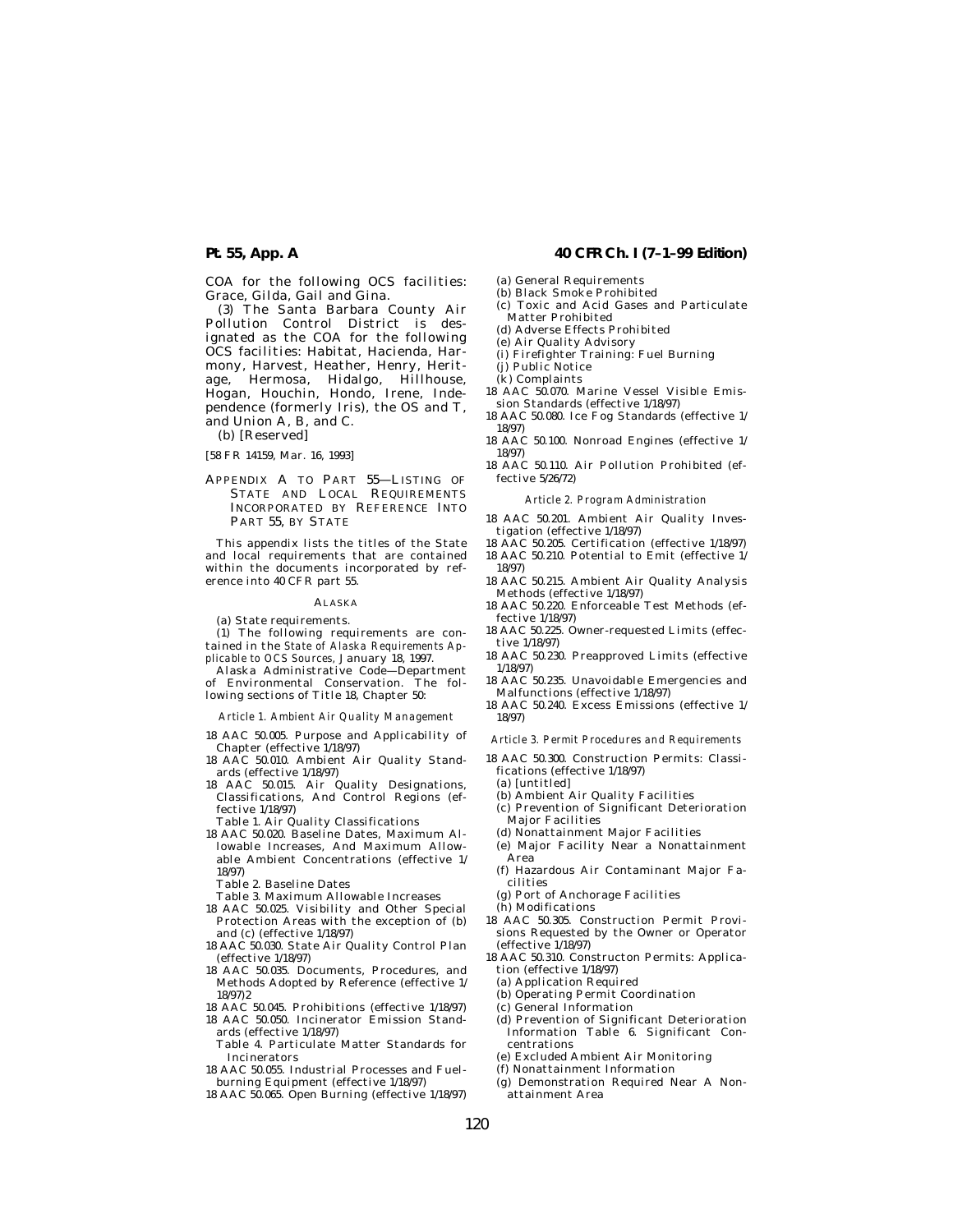# **Environmental Protection Agency Pt. 55, App. A**

- (h) Hazardous Air Contaminant Information
- (j) Nonattainment Air Contaminant Reductions
- (k) Revising Permit Terms
- (l) Requested Limits
- (m) Stack Injection
- 18 AAC 50.320. Construction Permits: Content and Duration (effective 1/18/97)
- 18 AAC 50.325. Operating Permits: Classifica-
- tions (effective 1/18/97) 18 AAC 50.330. Operating Permits: Exemptions (effective  $1/18/97$ )
- 18 AAC 50.335. Operating Permits: Application (effective 1/18/97)
- (a) Application Required
- (b) Identification
- (c) General Emission Information
- $(d)$  Fees
- (e) Regulated Source Information
- (f) Facility-wide Information: Ambient Air **Quality**
- (g) Facility-wide Information: Owner Requested Limits
- (h) Facility-wide Information: Emissions Trading
- (i) Compliance Information
- (j) Proposed Terms and Conditions
- (k) Compliance Certifications
- (l) Permit Shield
- (m) Supporting Documentation
- (n) Additional Information
- (o) Certification of Accuracy and Completeness
- (p) Renewals
- (q) Insignificant Sources
- (r) Insignificant Sources: Emission Rate Basis
- (s) Insignificant Sources: Category Basis
- (t) Insignificance Sources: Size or Production Rate Basis
- (u) Insignificant Sources: Case-by-Case Basis
- (v) Administratively Insignificant Sources 18 AAC 50.340. Operating Permits: Review
- and Issuance (effective 1/18/97)
- (a) Review for Completeness
- (b) Evaluation of Complete Applications (c) Expiration of Application Shield
- (d) Preliminary Decision
- (e) Public Comment
- (f) Record of Public Comment
- 
- (g) Final Permit Decision (I) Permit Continuity
- 18 AAC 50.345. Opearting Permits: Standard Conditions (effective 1/18/97)
- 18 AAC 50.350. Operating Permits: Content (effective 1/18/97)
- (a) Purpose of Section
- (b) Standard Requirements
- (c) Fee Information
- 
- (d) Source-Specific Permit Requirements (e) Facility-Wide Permit Requirements
- (f) Other Requirements
- (g) Monitoring Requirements
- (h) Records
- (i) Reporting Requirements
- (j) Compliance Certification (k) Compliance Plan and Schedule
- (l) Permit Shield
- 18 AAC 50.355. Operating Permits: Changes to a Permitted Facility (effective 1/18/97)
- 18 AAC 50.360. Operating Permits: Facility Changes that Violate a Permit Condition (effective 1/18/97)
- 18 AAC 50.365. Operating Permits: Facility Changes that do not Violate a Permit Condition (effective 1/18/97)
- 18 AAC 50.370. Operating Permits: Administrative Revisions (effective 1/18/97)
- 18 AAC 50.375. Operating Permits: Minor and Significant Permit Revisions (effective 1/ 18/97)
- 18 AAC 50.380. General Operating Permits (effective 1/18/97)

#### *Article 4. User Fees*

- 18 AAC 50.400. Permit Administration Fees (effective 1/18/97)
- 18 AAC 50.410. Emission Fees (effective; 1/18/ 97)
- 18 AAC 50.420. Billing Procedures (effective 1/ 18/97)

#### *Article 9. General Provisions*

18 AAC 50.910. Establishing Level of Actual Emissions (effective 1/18/97)

18 AAC 50.990. Definitions (effective 1/18/97)

(b) Local requirements.

(1) the following requirements are contained in *South Central Alaska Clean Air Authority Requirements Applicable to OCS*

- *Sources,* August 21, 1992:
- 15.30.030 Definitions
- 15.30.100 Registration and Notification, except E
- 15.30.110 Permit to Operate

15.30.120 Source Reports

- 15.30.130 Source Tests
- 15.35.040 Stationary Source Emissions—General Definitions
- 15.35.050 Stationary Source Emissions—Visible Emission Standards
- 15.35.060 Stationary Source Emissions— Emission Standards
- 15.35.080 Stationary Source Emissions—Circumvention 15.35.090 Stationary Source Emissions—Fugi-
- tive Emissions
- 15.35.100 Stationary Source Emissions—Open Burning

#### CALIFORNIA

(a) State requirements. (1) The following requirements are contained in *State of California Requirements ap-*

*plicable to OCS Sources,* August 30, 1994: Barclays California Code of Regulations.

The following section of Title 17 Subchapter  $6 -$ 

17 § 92000 Definitions (Adopted 5/31/91)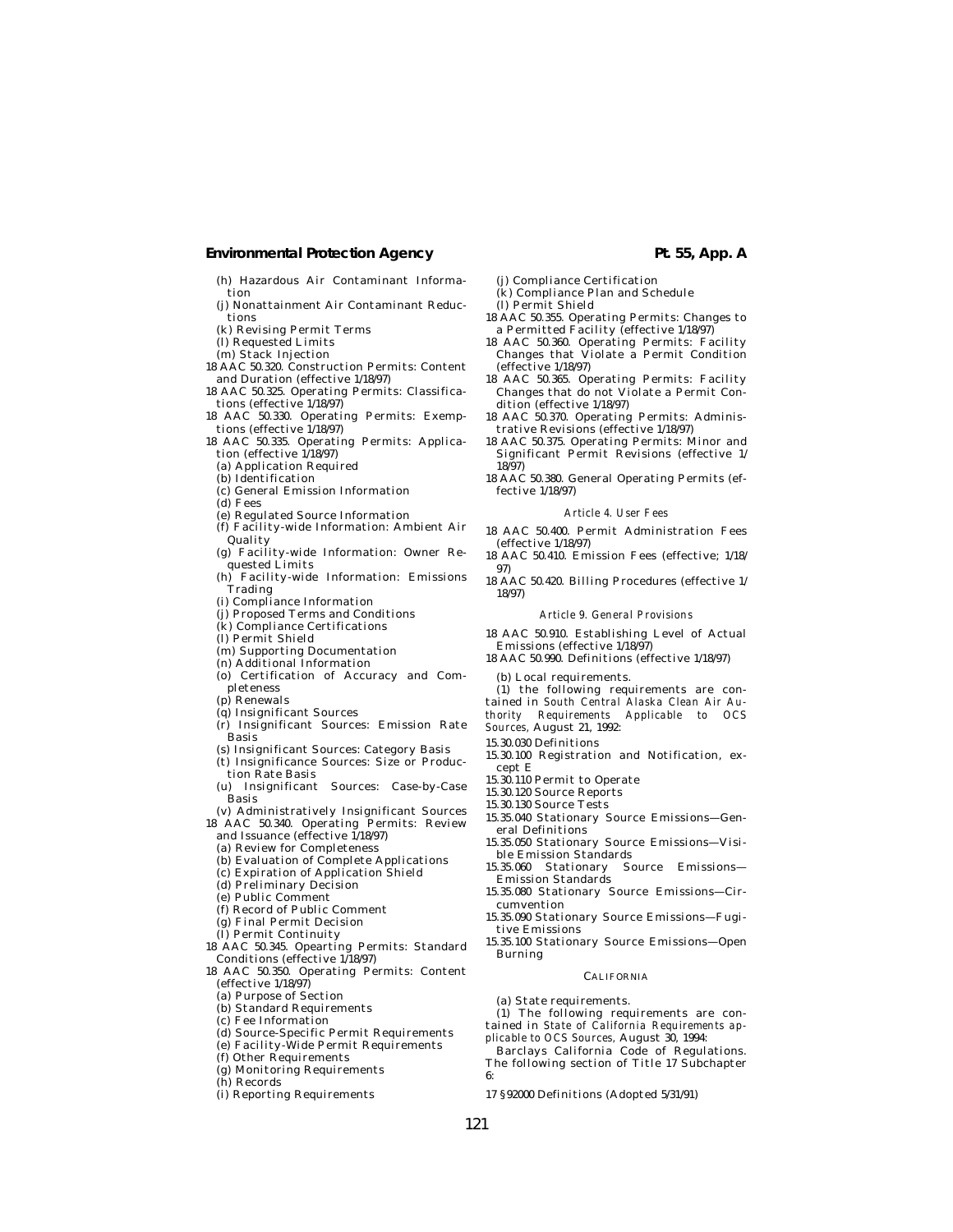**Pt. 55, App. A 40 CFR Ch. I (7–1–99 Edition)**

17 § 92100 Scope and Policy (Adopted 10/18/82) 17 § 92200 Visible Emission Standards (Adopted 5/31/91)

17 § 92210 Nuisance Prohibition (Adopted 10/  $18/82$ <br>17 § 92220

Compliance with Performance Standards (Adopted 5/31/91) 17 § 92400 Visible Evaluation Techniques

(Adopted 5/31/91)

17 § 92500 General Provisions (Adopted 5/31/91)

17 § 92510 Pavement Marking (Adopted 5/31/91)

17 § 92520 Stucco and Concrete (Adopted 5/31/ 91)

17 § 92530 Certified Abrasives (Adopted 5/31/91) 17 § 92540 Stucco and Concrete (Adopted 5/31/

91)

(b) Local requirements.

(1)–(4) [Reserved]

(5) The following requirements are contained in *San Luis Obispo County Air Pollution Control District Requirements Applicable to OCS Sources,* March 11, 1994:

Rule 103 Conflicts Between District, State

and Federal Rules (Adopted 8/6/76) Rule 104 Action in Areas of High Concentra-

tion (Adopted 7/5/77) Rule 105 Definitions (Adopted 10/6/93)

Rule 106 Standard Conditions (Adopted 8/6/76)

Rule 108 Severability (Adopted 11/13/84)

Rule 113 Continuous Emissions Monitoring, except F. (Adopted 7/5/77)

- Rule 201 Equipment not Requiring a Permit, except A.1.b. (Adopted 11/5/91)
- Rule 202 Permits, except A.4. and A.8. (Adopted 11/5/91)

Rule 203 Applications, except B. (Adopted 11/ 5/91)

Rule 204 Requirements, except B.3. and C. (Adopted 8/10/93)

Rule 209 Provision for Sampling and Testing Facilities (Adopted 11/5/91)

- Rule 210 Periodic Inspection, Testing and Renewal of Permits to Operate (Adopted 11/5/ 91)
- Rule 213 Calculations, except E.4. and F. (Adopted 8/10/93)

Rule 302 Schedule of Fees (Adopted 9/15/92)

Rule 305 Fees for Major Non-Vehicular Sources (title change–Adopted 9/15/92)

Rule 401 Visible Emissions (Adopted 8/6/76)

Rule 403 Particulate Matter Emissions (Adopted 8/6/76)

- Rule 404 Sulfur Compounds Emission Standards, Limitations and Prohibitions (Adopted 12/6/76)
- Rule 405 Nitrogen Oxides Emission Standards, Limitations and Prohibitions (Adopted 11/13/84)
- Rule 406 Carbon Monoxide Emission Standards, Limitations and Prohibitions (Adopted 11/14/84)
- Rule 407 Organic Material Emission Standards, Limitations and Prohibitions (Adopted 1/10/89)
- Rule 411 Surface Coating of Metal Parts and Products (Adopted 1/10/89)

Rule 416 Degreasing Operations (Adopted 6/ 18/79)

- Rule 417 Control of Fugitive Emissions of Volatile Organic Compounds (Adopted 2/9/ 93)
- Rule 422 Refinery Process Turnarounds (Adopted 6/18/79)
- Rule 501 General Burning Provisions (Adopted 1/10/89)
- Rule 503 Incinerator Burning, except B.1.a. (Adopted 2/7/89)
- Rule 601 New Source Performance Standards (Adopted 9/4/90)

(6) The following requirements are contained in *Santa Barbara County Air Pollution Control District Requirements Applicable to OCS Sources,* April 1996:

- Rule 102 Definitions (Adopted 7/30/91)
- Rule 103 Severability (Adopted 10/23/78)
- Rule 201 Permits Required (Adopted 7/2/79)
- Rule 202 Exemptions to Rule 201 (Adopted 3/ 10/92)
- Rule 203 Transfer (Adopted 10/23/78)
- Rule 204 Applications (Adopted 10/23/78)
- Rule 205 Standards for Granting Applications (Adopted 7/30/91)
- Rule 206 Conditional Approval of Authority to Construct or Permit to Operate (Adopted 10/15/91)
- Rule 207 Denial of Application (Adopted 10/23/ 78)
- 
- Rule 210 Fees (Adopted 5/7/91) Rule 212 Emission Statements (Adopted 10/20/ 92)
- Rule 301 Circumvention (Adopted 10/23/78)
- Rule 302 Visible Emissions (Adopted 10/23/78)
- Rule 304 Particulate Matter-Northern Zone (Adopted 10/23/78)
- Rule 305 Particulate Matter Concentration-Southern Zone (Adopted 10/23/78)
- Rule 306 Dust and fumes-Northern Zone (Adopted 10/23/78)
- Rule 307 Particulate Matter Emission Weight Rate-Southern Zone (Adopted 10/23/78)
- Rule 308 Incinerator Burning (Adopted 10/23/ 78)
- Rule 309 Specific Contaminants (Adopted 10/ 23/78)
- Rule 310 Odorous Organic Sulfides (Adopted 10/23/78)
- Rule 311 Sulfur Content of Fuels (Adopted 10/ 23/78)
- Rule 312 Open Fires (Adopted 10/2/90)
- Rule 316 Storage and Transfer of Gasoline (Adopted 12/14/93)
- Rule 317 Organic Solvents (Adopted 10/23/78) Rule 318 Vacuum Producing Devices or Systems-Southern Zone (Adopted 10/23/78)
- Rule 321 Control of Degreasing Operations (Adopted 7/10/90)
- Rule 322 Metal Surface Coating Thinner and Reducer (Adopted 10/23/78)
- Rule 323 Architectural Coatings (Adopted 3/ 16/95)
- Rule 324 Disposal and Evaporation of Solvents (Adopted 10/23/78)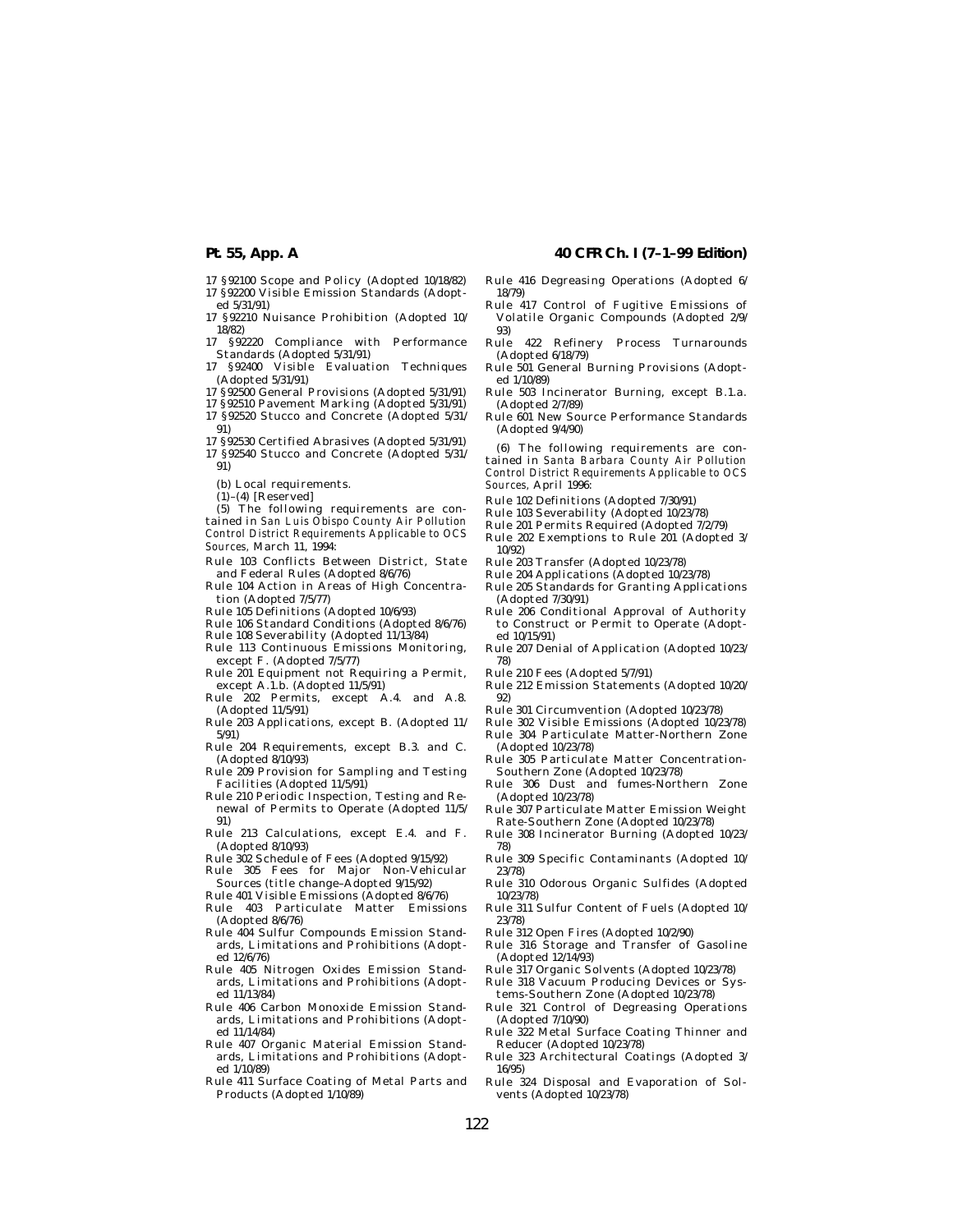# **Environmental Protection Agency Pt. 55, App. A**

- Rule 325 Crude Oil Production and Separation (Adopted 1/25/94)
- Rule 326 Storage of Reactive Organic Liquid Compounds (Adopted 12/14/93)
- Rule 327 Organic Liquid Cargo Tank Vessel Loading (Adopted 12/16/85)
- Rule 328 Continuous Emission Monitoring (Adopted 10/23/78)
- Rule 330 Surface Coating of Miscellaneous Metal Parts and Products (Adopted 4/21/95) Rule 331 Fugitive Emissions Inspection and
- Maintenance (Adopted 12/10/91)
- Rule 332 Petroleum Refinery Vacuum Producing Systems, Wastewater Separators and Process Turnarounds (Adopted 6/11/79)
- Rule 333 Control of Emissions from Reciprocating Internal Combustion Engines (Adopted 12/10/91)
- Rule  $342$  Control of Oxides of Nitrogen (NO<sub>X</sub> from Boilers, Steam Generators and Process Heaters) (Adopted 03/10/92)
- Rule 343 Petroleum Storage Tank Degassing (Adopted 12/14/93)

Rule 344 Petroleum Sumps, Pits, and Well Cellars (Adopted 11/10/94)

- Rule 359 Flares and Thermal Oxidizers (6/28/ 94)
- Rule 370 Potential to Emit—Limitations for Part 70 Sources (Adopted 6/15/95)
- Rule 505 Breakdown Conditions Sections A.,B.1,. and D. only (Adopted 10/23/78)
- Rule 603 Emergency Episode Plans (Adopted 6/15/81)
- Rule 702 General Conformity (Adopted 10/20/ 94)
- Rule 1301 Part 70 Operating Permits—General Information (Adopted 11/09/93)
- Rule 1302 Part 70 Operating Permits—Permit Application (Adopted 11/09/93)
- Rule 1303 Part 70 Operating Permits—Permits (Adopted 11/09/93)
- Rule 1304 Part 70 Operating Permits— Issuance, Renewal, Modification and Reopening (Adopted 11/09/93)
- Rule 1305 Part 70 Operating Permits—Enforcement (Adopted 11/09/93)
- (7) The following requirements are contained in *South Coast Air Quality Management District Requirements Applicable to OCS Sources,* April 1996:
- Rule 102 Definition of Terms (Adopted 11/4/88) Rule 103 Definition of Geographical Areas (Adopted 1/9/76)
- Rule 104 Reporting of Source Test Data and Analyses (Adopted 1/9/76)
- Rule 108 Alternative Emission Control Plans (Adopted 4/6/90)
- Rule 109 Recordkeeping for Volatile Organic Compound Emissions (Adopted 3/6/92)
- Rule 201 Permit to Construct (Adopted 1/5/90) Rule 201.1 Permit Conditions in Federally
- Issued Permits to Construct (Adopted 1/5/ 90) Rule 202 Temporary Permit to Operate
- (Adopted 5/7/76) Rule 203 Permit to Operate (Adopted 1/5/90)
- Rule 204 Permit Conditions (Adopted 3/6/92) Rule 205 Expiration of Permits to Construct (Adopted 1/5/90)
- Rule 206 Posting of Permit to Operate (Adopted 1/5/90)
- Rule 207 Altering or Falsifying of Permit (Adopted 1/9/76)
- Rule 208 Permit for Open Burning (Adopted 1/ 5/90)
- Rule 209 Transfer and Voiding of Permits (Adopted 1/5/90)
- Rule 210 Applications (Adopted 1/5/90)
- Rule 212 Standards for Approving Permits (Adopted 8/12/94) except  $(c)(3)$  and  $(e)$
- Rule 214 Denial of Permits (Adopted 1/5/90) Rule 217 Provisions for Sampling and Testing
- Facilities (Adopted 1/5/90)
- Rule 218 Stack Monitoring (Adopted 8/7/81)
- Rule 219 Equipment Not Requiring a Written Permit Pursuant to Regulation II (Adopted 8/12/94)
- Rule 220 Exemption—Net Increase in Emissions (Adopted 8/7/81)
- Rule 221 Plans (Adopted 1/4/85)
- Rule 301 Permit Fees (Adopted 6/10/94) except (e)(3)and Table IV
- Rule 304 Equipment, Materials, and Ambient Air Analyses (Adopted 6/10/94)
- Rule 304.1 Analyses Fees (Adopted 6/10/94)
- Rule 305 Fees for Acid Deposition (Adopted 10/4/91)
- Rule 306 Plan Fees (Adopted 6/10/94)
- Rule 309 Fees for Regulation XVI (Adopted 6/ 10/94)
- Rule 401 Visible Emissions (Adopted 4/7/89)
- Rule 403 Fugitive Dust (Adopted 7/9/93)
- Rule 404 Particulate Matter—Concentration
- (Adopted 2/7/86) Rule 405 Solid Particulate Matter—Weight (Adopted 2/7/86)
- Rule 407 Liquid and Gaseous Air Contaminants (Adopted 4/2/82)
- Rule 408 Circumvention (Adopted 5/7/76)
- Rule 409 Combustion Contaminants (Adopted 8/7/81)
- Rule 429 Start-Up and Shutdown Provisions for Oxides of Nitrogen (Adopted 12/21/90)
- Rule 430 Breakdown Provisions, (a) and (e) only (Adopted 5/5/78)
- Rule 431.1 Sulfur Content of Gaseous Fuels (Adopted 10/2/92)
- Rule 431.2 Sulfur Content of Liquid Fuels (Adopted 5/4/90)
- Rule 431.3 Sulfur Content of Fossil Fuels (Adopted 5/7/76)
- Rule 441 Research Operations (Adopted 5/7/76) Rule 442 Usage of Solvents (Adopted 3/5/82)
- Rule 444 Open Fires (Adopted 10/2/87)
- Rule 463 Organic Liquid Storage (Adopted 3/ 11/94)
- Rule 465 Vacuum Producing Devices or Systems (Adopted 11/1/91)
- Rule 468 Sulfur Recovery Units (Adopted 10/ 8/76)
- Rule 473 Disposal of Solid and Liquid Wastes (Adopted 5/7/76)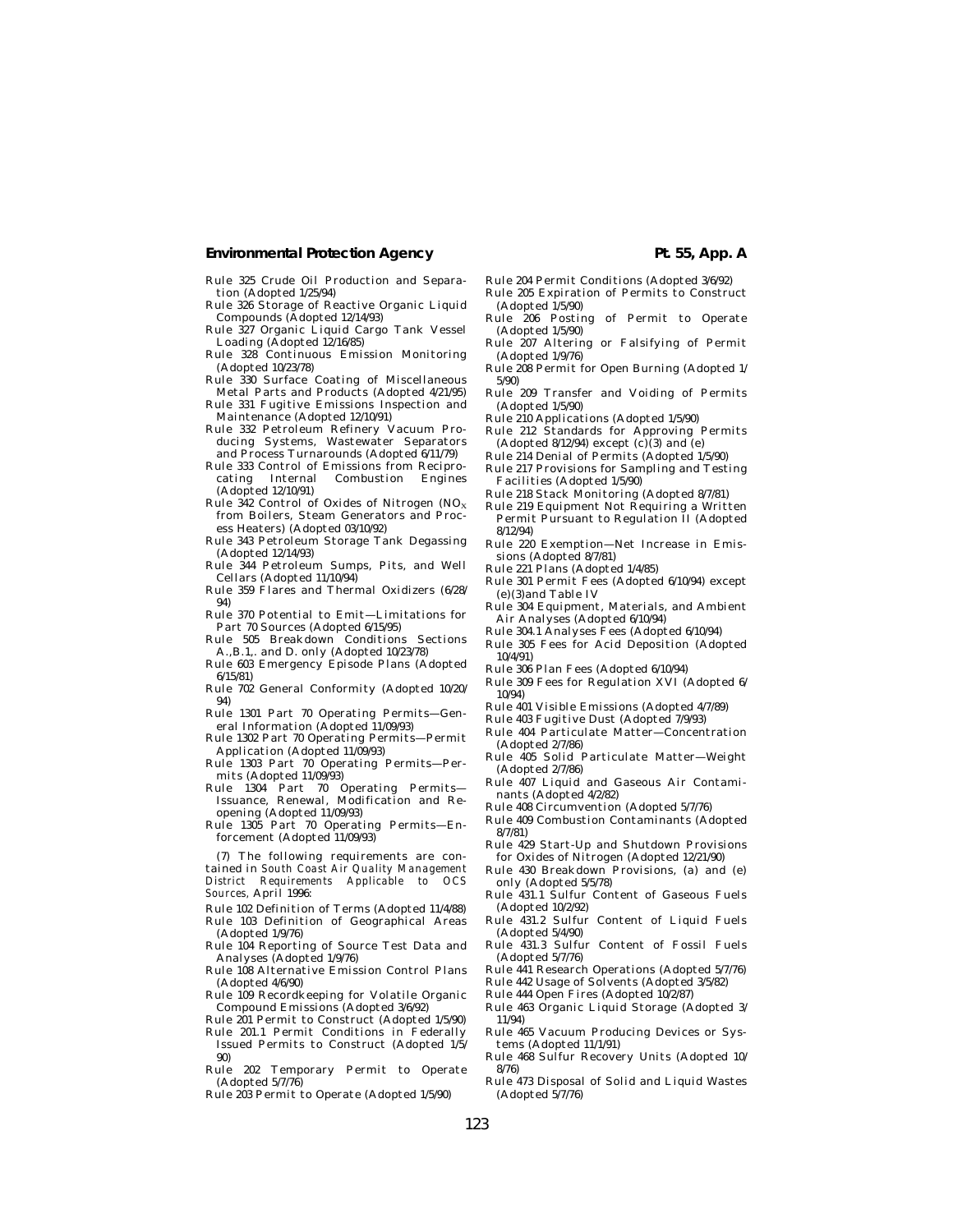- Rule 474 Fuel Burning Equipment-Oxides of Nitrogen (Adopted 12/4/81)
- Rule 475 Electric Power Generating Equipment (Adopted 8/7/78) Rule 476 Steam Generating Equipment
- (Adopted 10/8/76)
- Rule 480 Natural Gas Fired Control Devices (Adopted 10/7/77)
- Addendum to Regulation IV (Effective 1977)
- Rule 701 General (Adopted 7/9/82)
- Rule 702 Definitions (Adopted 7/11/80)
- Rule 704 Episode Declaration (Adopted 7/9/82) Rule 707 Radio—Communication System (Adopted 7/11/80)
- 
- Rule 708 Plans (Adopted 7/9/82)
- Rule 708.1 Stationary Sources Required to File Plans (Adopted  $4/4/80$ )
- Rule 708.2 Content of Stationary Source Curtailment Plans (Adopted 4/4/80)
- Rule 708.4 Procedural Requirements for Plans (Adopted 7/11/80)
- Rule 709 First Stage Episode Actions (Adopted 7/11/80)
- Rule 710 Second Stage Episode Actions  $(Adopted 7/11/80)$ <br>Rule 711 Third
- Stage Episode Actions (Adopted 7/11/80)
- Rule 712 Sulfate Episode Actions (Adopted 7/ 11/80)
- Rule 715 Burning of Fossil Fuel on Episode Days (Adopted 8/24/77)
- Regulation IX—New Source Performance Standards (Adopted 4/8/94)
- Rule 1106 Marine Coatings Operations (Adopted 1/13/95)
- Rule 1107 Coating of Metal Parts and Products (Adopted 5/12/95)
- Rule 1109 Emissions of Oxides of Nitrogen for Boilers and Process Heaters in Petroleum Refineries (Adopted 8/5/88)
- Rule 1110 Emissions from Stationary Internal Combustion Engines (Demonstration) (Adopted 11/6/81)
- Rule 1110.1 Emissions from Stationary Internal Combustion Engines (Adopted  $10/4/85$ )
- Rule 1110.2 Emissions from Gaseous and Liquid-Fueled Internal Combustion Engines (Adopted 12/9/94)
- Rule 1113 Architectural Coatings (Adopted 9/ 6/91)
- Rule 1116.1 Lightering Vessel Operations-Sul-fur Content of Bunker Fuel (Adopted 10/20/ 78)
- Rule 1121 Control of Nitrogen Oxides from Residential-Type Natural Gas-Fired Water Heaters (Adopted 3/10/95)
- Rule 1122 Solvent Cleaners (Degreasers) (Adopted 4/5/91)
- Rule 1123 Refinery Process Turnarounds (Adopted 12/7/90)
- Rule 1129 Aerosol Coatings (Adopted 11/2/90)
- Rule 1134 Emissions of Oxides of Nitrogen from Stationary Gas Turbines (Adopted 8/4/ 89)
- Rule 1136 Wood Products Coatings (Adopted 8/12/94)
- Rule 1140 Abrasive Blasting (Adopted 8/2/85)

# **Pt. 55, App. A 40 CFR Ch. I (7–1–99 Edition)**

- Rule 1142 Marine Tank Vessel Operations (Adopted 7/19/91)
- Rule 1146 Emissions of Oxides of Nitrogen from Industrial, Institutional, and Commercial Boilers, Steam Generators, and Process Heaters (Adopted 5/13/94)
- Rule 1146.1 Emission of Oxides of Nitrogen from Small Industrial, Institutional, and Commercial Boilers, Steam Generators, and Process Heaters (Adopted 5/13/94)
- Rule 1148 Thermally Enhanced Oil Recovery Wells (Adopted 11/5/82)
- Rule 1149 Storage Tank Degassing (Adopted 4/1/88)
- Rule 1168 Control of Volatile Organic Compound Emissions from Adhesive Application (Adopted 12/10/93)
- Rule 1171 Solvent Cleaning Operations (Adopted 5/12/95)
- Rule 1173 Fugitive Emissions of Volatile Organic Compounds (Adopted 5/13/94)
- Rule 1176 Sumps and Wastewater Separators (Adopted 5/13/94)
- Rule 1301 General (Adopted 6/28/90)
- Rule 1302 Definitions (Adopted 5/3/91)
- Rule 1303 Requirements (Adopted 5/3/91)
- Rule 1304 Exemptions (Adopted 9/11/92)
- Rule 1306 Emission Calculations (Adopted 5/3/ 91)
- Rule 1313 Permits to Operate (Adopted 6/28/ 90)
- Rule 1403 Asbestos Emissions from Demolition/Renovation Activities (Adopted 4/8/94)
- Rule 1610 Old-Vehicle Scrapping (Adopted 1/ 14/94)
- Rule 1701 General (Adopted 1/6/89)
- Rule 1702 Definitions (Adopted 1/6/89)
- Rule 1703 PSD Analysis (Adopted 10/7/88)
- Rule 1704 Exemptions (Adopted 1/6/89)
- Rule 1706 Emission Calculations (Adopted 1/6/ 89)
- Rule 1713 Source Obligation (Adopted 10/7/88) Regulation XVII Appendix (effective 1977)
- Rule 1901 General Conformity (Adopted 9/9/ 94)
- Rule 2000 General (Adopted 10/15/93)
- Rule 2001 Applicability (Adopted 10/15/93)
- Rule 2002 Allocations for oxides of nitrogen  $(NO<sub>x</sub>)$  and oxides of sulfur  $(SOx)$  Emissions (Adopted 3/10/95)
- Rule 2004 Requirements (Adopted 10/15/93) except (l) (2 and 3)
- Rule 2005 New Source Review for RECLAIM (Adopted 10/15/93) except (i)
- Rule 2006 Permits (Adopted 10/15/93)
- Rule 2007 Trading Requirements (Adopted 10/ 15/93)
- Rule 2008 Mobiles Source Credits (Adopted 10/ 15/93)
- Rule 2010 Administrative Remedies and Sanctions (Adopted 10/15/93)
- Rule 2011 Requirements for Monitoring, Reporting, and Recordkeeping for Oxides of  $\text{Sulfur}$  (SO<sub>x</sub>) Emissions (Adopted 10/15/93)
- Appendix A Volume IV—(Protocol for oxides of sulfur) (Adopted 3/10/95)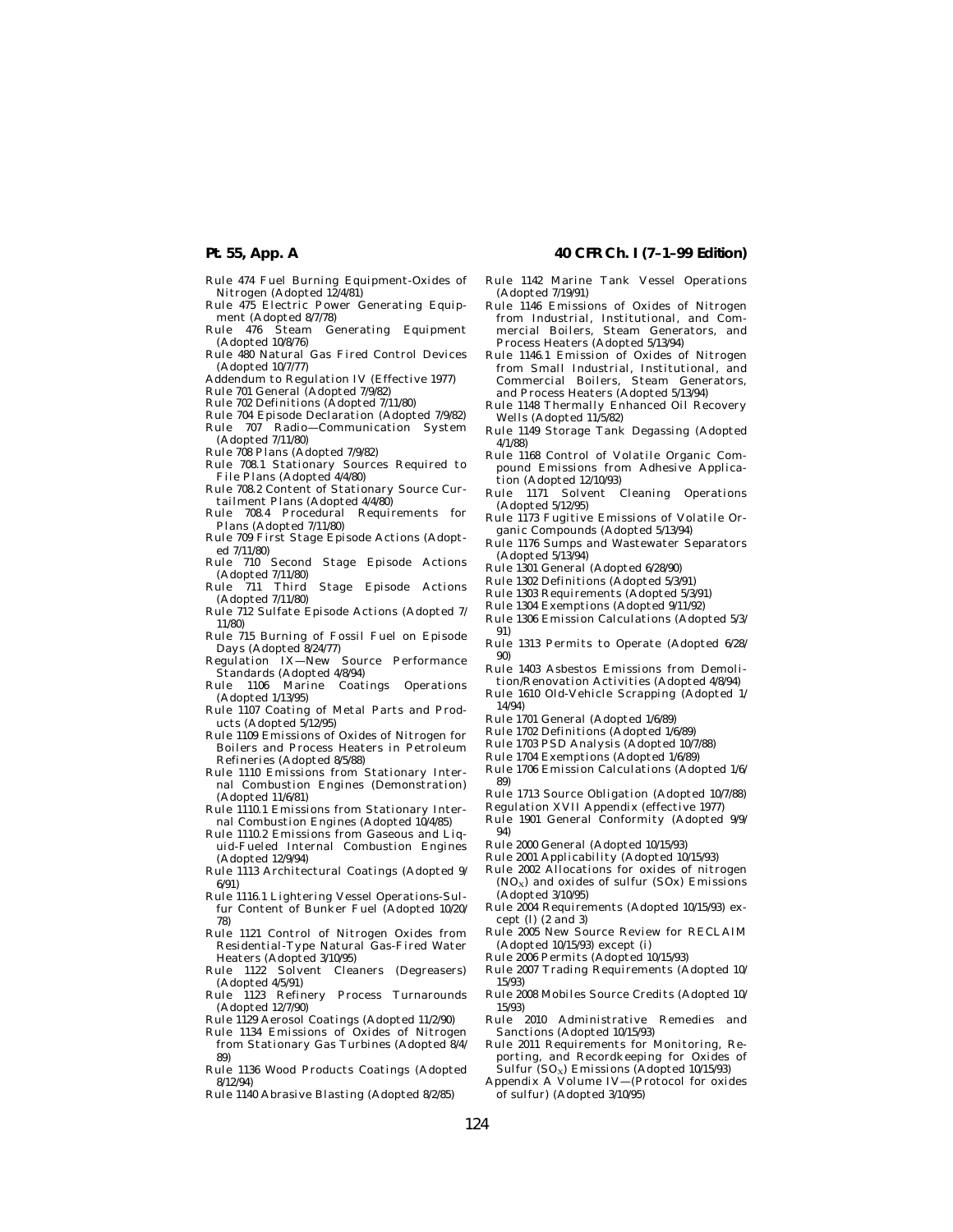### **Environmental Protection Agency Pt. 55, App. A**

- Rule 2012 Requirements for Monitoring, Reporting, and Recordkeeping for Oxides of Nitrogen  $(NO<sub>X</sub>)$  Emissions  $(Adopted 10/15/$ 93)
- Appendix A Volume V—(Protocol for oxides of nitrogen) (Adopted 3/10/95)
- Rule 2015 Backstop Provisions (Adopted 10/15/ 93) except  $(b)(1)(G)$  and  $(b)(3)(B)$
- XXXI Acid Rain Permit Program (Adopted 2/ 10/95)

(8) The following requirements are contained in *Ventura County Air Pollution Control District Requirements Applicable to OCS Sources,* April 1996:

- Rule 2 Definitions (Adopted 12/15/92)
- Rule 5 Effective Date (Adopted 5/23/72)

Rule 6 Severability (Adopted 11/21/78)

- Rule 7 Zone Boundaries (Adopted 6/14/77)
- Rule 10 Permits Required (Adopted 6/13/95)
- Rule 11 Definition for Regulation II (Adopted
- 6/13/95) Rule 12 Application for Permits (Adopted 6/ 13/95)
- Rule 13 Action on Applications for an Authority to Construct (Adopted 6/13/95)
- Rule 14 Action on Applications for a Permit to Operate (Adopted 6/13/95)
- Rule 15.1 Sampling and Testing Facilities (Adopted 10/12/93)
- Rule 16 BACT Certification (Adopted 6/13/95)
- Rule 19 Posting of Permits (Adopted 5/23/72)
- Rule 20 Transfer of Permit (Adopted 5/23/72)
- Rule 23 Exemptions from Permits (Adopted 12/13/94)
- Rule 24 Source Recordkeeping, Reporting, and Emission Statements (Adopted 9/15/92)
- Rule 26 New Source Review (Adopted 10/22/91) Rule 26.1 New Source Review—Definitions
- (Adopted 10/22/91) Rule 26.2 New Source Review—Requirements
- (Adopted 10/22/91) Rule 26.3 New Source Review—Exemptions
- (Adopted 10/22/91) Rule 26.6 New Source Review—Calculations
- (Adopted 10/22/91) Rule 26.8 New Source Review—Permit To Op-
- erate (Adopted 10/22/91)
- Rule 26.10 New Source Review—PSD (Adopted 10/22/91)
- Rule 28 Revocation of Permits (Adopted 7/18/ 72)
- Rule 29 Conditions on Permits (Adopted 10/22/ 91)
- Rule 30 Permit Renewal (Adopted 5/30/89)
- Rule 32 Breakdown Conditions: Emergency Variances, A., B.1., and D. only. (Adopted 2/ 20/79)
- Rule 33 Part 70 Permits—General (Adopted 10/12/93)
- Rule 33.1 Part 70 Permits—Definitions (Adopted 10/12/93)
- Rule 33.2 Part 70 Permits—Application Contents (Adopted 10/12/93)
- Rule 33.3 Part 70 Permits—Permit Content (Adopted 10/12/93)
- Rule 33.4 Part 70 Permits—Operational Flexibility (Adopted 10/12/93)
- Rule 33.5 Part 70 Permits—Timeframes for Applications, Review and Issuance (Adopted 10/12/93)
- Rule 33.6 Part 70 Permits—Permit Term and Permit Reissuance (Adopted 10/12/93)
- Rule 33.7 Part 70 Permits—Notification (Adopted 10/12/93)
- Rule 33.8 Part 70 Permits—Reopening of Permits (Adopted 10/12/93)
- Rule 33.9 Part 70 Permits—Compliance Provisions (Adopted 10/12/93)
- Rule 33.10 Part 70 Permits—General Part 70 Permits (Adopted 10/12/93)
- Rule 34 Acid Deposition Control (Adopted 3/ 14/95)
- Appendix II–B Best Available Control Technology (BACT) Tables (Adopted 12/86)
- Rule 42 Permit Fees (Adopted 7/11/95)
- Rule 44 Exemption Evaluation Fee (Adopted 1/8/91)
- Rule 45 Plan Fees (Adopted 6/19/90)
- Rule 45.2 Asbestos Removal Fees (Adopted 8/ 4/92)
- Rule 50 Opacity (Adopted 2/20/79)
- Rule 52 Particulate Matter-Concentration (Adopted 5/23/72)
- Rule 53 Particulate Matter-Process Weight (Adopted 7/18/72)
- Rule 54 Sulfur Compounds (Adopted 6/14/94)
- Rule 56 Open Fires (Adopted 3/29/94)
- Rule 57 Combustion Contaminants-Specific (Adopted 6/14/77)
- Rule 60 New Non-Mobile Equipment-Sulfur Dioxide, Nitrogen Oxides, and Particulate Matter (Adopted 7/8/72)
- Rule 62.7 Asbestos—Demolition and Renovation (Adopted 6/16/92)
- Rule 63 Separation and Combination of Emissions (Adopted 11/21/78)
- Rule 64 Sulfur Content of Fuels (Adopted 6/ 14/94)
- Rule 66 Organic Solvents (Adopted 11/24/87)
- Rule 67 Vacuum Producing Devices (Adopted 7/5/83)
- Rule 68 Carbon Monoxide (Adopted 6/14/77)
- Rule 71 Crude Oil and Reactive Organic Compound Liquids (Adopted 12/13/94)
- Rule 71.1 Crude Oil Production and Separation (Adopted 6/16/92)
- Rule 71.2 Storage of Reactive Organic Compound Liquids (Adopted 9/26/89)
- Rule 71.3 Transfer of Reactive Organic Compound Liquids (Adopted 6/16/92)
- Rule 71.4 Petroleum Sumps, Pits, Ponds, and Well Cellars (Adopted 6/8/93)
- Rule 71.5 Glycol Dehydrators (Adopted 12/13/ 94) Rule 72 New Source Performance Standards
- (NSPS) (Adopted 6/28/94)
- Rule 74 Specific Source Standards (Adopted 7/6/76)
- Rule 74.1 Abrasive Blasting (Adopted 11/12/91) Rule 74.2 Architectural Coatings (Adopted 08/ 11/92)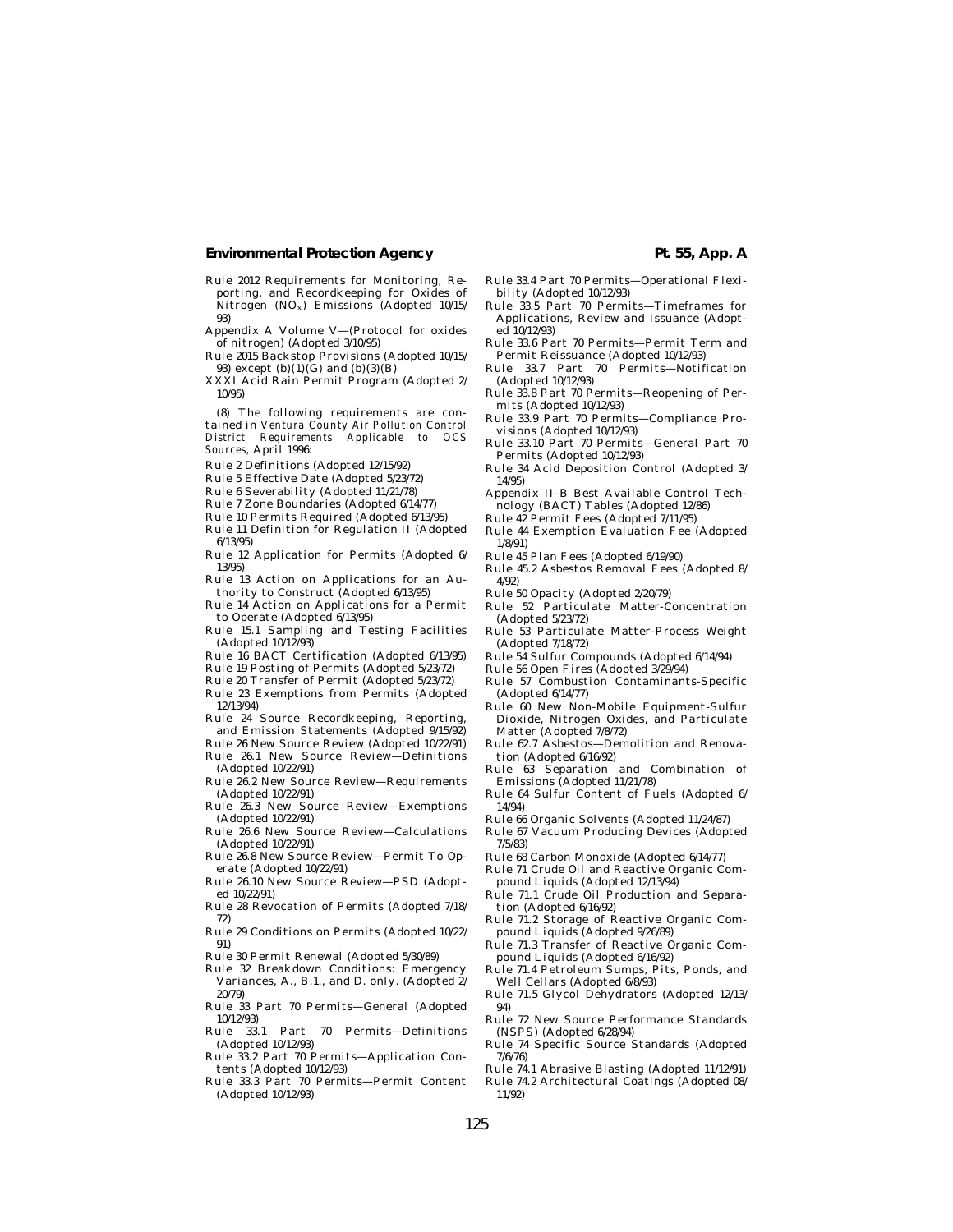- Rule 74.6 Surface Cleaning and Degreasing (Adopted 5/8/90)
- Rule 74.6.1 Cold Cleaning Operations (Adopted 9/12/89)
- Rule 74.6.2 Batch Loaded Vapor Degreasing Operations (Adopted 9/12/89)
- Rule 74.7 Fugitive Emissions of Reactive Organic Compounds at Petroleum Refineries and Chemical Plants (Adopted 1/10/89)
- Rule 74.8 Refinery Vacuum Producing Systems, Waste-water Separators and Process Turnarounds (Adopted 7/5/83)
- Rule 74.9 Stationary Internal Combustion Engines (Adopted 12/21/93)
- Rule 74.10 Components at Crude Oil Production Facilities and Natural Gas Production and Processing Facilities (Adopted 6/16/92)
- Rule 74.11 Natural Gas-Fired Residential Water Heaters-Control of NO<sub>X</sub> (Adopted 4/9/ 85)
- Rule 74.12 Surface Coating of Metal Parts and Products (Adopted 12/13/94)
- Rule 74.15 Boilers, Steam Generators and Process Heaters (5MM BTUs and greater) (Adopted 11/8/94)
- Rule 74.15.1 Boilers, Steam Generators and Process Heaters (1–5MM BTUs)(Adopted 6/ 13/95)
- Rule 74.16 Oil Field Drilling Operations (Adopted 1/8/91)
- Rule 74.20 Adhesives and Sealants (Adopted 6/8/93)
- Rule 74.23 Stationary Gas Turbines (Adopted 3/14/95)
- Marine Coating Operations (Adopted 3/8/94)
- Rule 74.26 Crude Oil Storage Tank Degassing Operations (Adopted 11/8/94)
- Rule 74.27 Gasoline and ROC Liquid Storage Tank Degassing Operations (Adopted 11/8/ 94)
- Rule 74.28 Asphalt Roofing Operations (Adopted 5/10/94)
- Rule 74.30 Wood Products Coatings (Adopted 5/17/94)
- Rule 75 Circumvention (Adopted 11/27/78)
- Appendix IV–A Soap Bubble Tests (Adopted 12/86)
- Rule 100 Analytical Methods (Adopted 7/18/72) Rule 101 Sampling and Testing Facilities (Adopted 5/23/72)
- Rule 102 Source Tests (Adopted 11/21/78)
- Rule 103 Stack Monitoring (Adopted 6/4/91)
- Rule 154 Stage 1 Episode Actions (Adopted 9/ 17/91)
- Rule 155 Stage 2 Episode Actions (Adopted 9/ 17/91)
- Rule 156 Stage 3 Episode Actions (Adopted 9/ 17/91)
- Rule 158 Source Abatement Plans (Adopted 9/ 17/91)
- Rule 159 Traffic Abatement Procedures (Adopted 9/17/91)
- Rule 220 General Conformity (Adopted 5/9/95)

# **Pt. 55, App. A 40 CFR Ch. I (7–1–99 Edition)**

#### FLORIDA

(1) The following requirements are con-tained in *State of Florida Requirements Applicable to OCS Sources,* January 11, 1995: Florida Administrative Code-Department

of Environmental Protection. The following sections of Chapter 62:

- 4.001 Scope of Part I (Adopted 8/31/88)
- 4.020 Definitions (Adopted 7/11/93)
- 4.021 Transferability of Definitions (Adopted 8/31/88)
- 4.030 General Prohibitions (Adopted 8/31/88)
- 4.040 Exemptions (Adopted 8/31/88)
- 4.050 Procedure to Obtain Permit; Application, except  $(4)(b)$  through  $(4)(l)$  and  $4(r)$ (Adopted 11/23/94)
- 4.070 Standards for Issuing or Denying Permits; Issuance; Denial (Adopted 3/28/91)
- 4.080 Modification of Permit Conditions (Adopted 3/19/90)
- 4.090 Renewals (Adopted 7/11/93)
- 4.100 Suspension and Revocation (Adopted 8/ 31/88)
- 4.110 Financial Responsibility (Adopted 8/31/ 88)
- 4.120 Transfer of Permits (Adopted 3/19/90)
- 4.130 Plant Operation—Problems (Adopted 8/ 31/88)
- 4.160 Permit Conditions, except (16) and (17) (Adopted 7/11/93)
- 4.200 Scope of Part II (Adopted 8/31/88)
- 4.210 Construction Permits (Adopted 8/31/88)
- 4.220 Operation Permits for New Sources (Adopted 8/31/88)
- 4.510 Scope of Part III (Adopted 8/31/88)
- 4.520 Definitions (Adopted 7/11/90)
- 4.530 Procedures (Adopted 3/19/90)
- 4.540 General Conditions for all General Permits (Adopted 8/31/88)
- 210.100 Purpose and Scope (Adopted 11/23/94)
- 210.200 Definitions (Adopted 11/23/94)
- 210.300 Permits Required (Adopted 11/23/94)
- 210.360 Administrative Permit Corrections (Adopted 11/23/94)
- 210.370 Reports (Adopted 11/23/94)
- 210.400 Emission Estimates (Adopted 11/23/94)
- 210.500 Air Quality Models (Adopted 11/23/94)
- 210.550 Stack Height Policy (Adopted 11/23/94)
- 210.600 Enhanced Monitoring (Adopted 11/23/ 94)
- 210.650 Circumvention (Adopted 9/25/92)
- 210.700 Excess Emissions (Adopted 11/23/94)
- 210.900 Forms (Adopted 11/23/94)
- 
- 210.980 Severability (Adopted 9/25/92) 212.100 Purpose and Scope (Adopted 2/2/93)
- 212.200 Definitions (Adopted 2/2/93)
- 
- 212.300 Sources Not Subject to Prevention of Significant Deterioration or Nonattainment Requirements (Adopted 9/25/92)
- 212.400 Prevention of Significant Deterioration (Adopted 2/2/93)
- 212.410 Best Available Control Technology (BACT) (Adopted 9/25/92)
- 212.500 New Source Review for Nonattainment Areas (Adopted 2/2/93)
- 212.510 Lowest Achievable Emission Rate (LAER) (Adopted 9/25/92)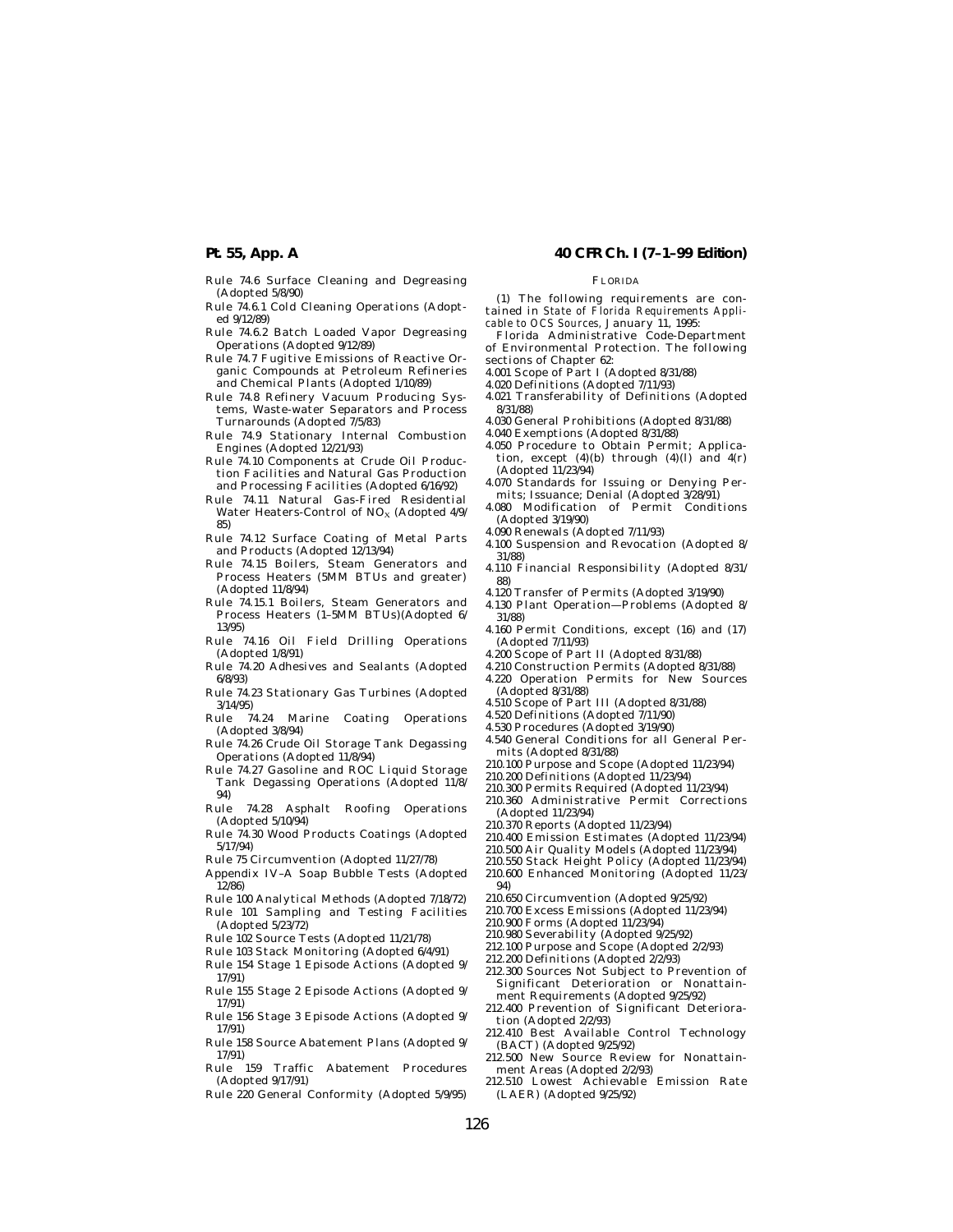### **Environmental Protection Agency Pt. 55, App. A**

212.600 Source Specific New Source Review Requirements (Adopted 9/25/92)

212.700 Source Reclassification (Adopted 9/25/ 92)

256.100 Declaration and Intent (Adopted 11/30/ 94)

256.200 Definitions (Adopted 11/30/94)

256.300 Prohibitions (Adopted 11/30/94)

- 256.450 Open Burning Allowed (Adopted 6/27/ 91) 256.600 Industrial, Commercial, Municipal
- and Research Open Burning (Adopted 8/26/ 87)
- 256.700 Open Burning Allowed (Adopted 11/30/ 94)

272.100 Purpose and Scope (Adopted 11/23/94)

272.200 Definitions (Adopted 11/23/94)

- 272.300 Ambient Air Quality Standards (Adopted 11/23/94)
- 272.500 Maximum Allowable Increases (Prevention of Significant Deterioration) (Adopted 11/23/94)
- 272.750 DER Ambient Test Methods (Adopted 9/25/92)
- 273.200 Definitions (Adopted 9/25/92)
- 273.300 Air Pollution Episodes (Adopted 9/25/ 92)
- 273.400 Air Alert (Adopted 9/25/92)
- 273.500 Air Warning (Adopted 9/25/92)
- 273.600 Air Emergency (Adopted 9/25/92)
- 296.100 Purpose and Scope (Adopted 11/23/94)
- 296.200 Definitions (Adopted 11/23/94)
- 296.310 General Particulate Emission Limiting Standards (Adopted 11/23/94)
- 296.320 General Pollutant Emission Limiting Standards, except (2) (Adopted 2/2/93)
- 296.330 Best Available Control Technology (BACT) (Adopted 11/23/94)
- 296.400 Specific Emission Limiting and Performance Standards (Adopted 11/23/94)
- 296.500 Reasonably Available Control Technology (RACT)—Volatile Organic Compounds (VOC) and Nitrogen Oxides  $(NO<sub>X</sub>)$ Emitting Facilities (Adopted 11/23/94)
- 296.570 Reasonably Available Control Technology (RACT)—Requirements for Major VOC- and NO<sub>x</sub>-Emitting Facilities (Adopted 11/23/94)
- 296.600 Reasonably Available Control Technology (RACT)—Lead (Adopted 8/8/94)
- 296.601 Lead Processing Operations in General (Adopted 8/8/94)
- 296.700 Reasonably Available Control Technology (RACT)—Particulate Matter, except (2)(f) (Adopted 11/23/94)
- 296.800 Standards of Performance for New Stationary Sources (NSPS) (Adopted 11/23/ 94)
- 296.810 National Emission Standards for Hazardous Air Pollutants (NESHAP)—Part 61 (Adopted 11/23/94)
- 296.820 National Emission Standards for Hazardous Air Pollutants (NESHAP)—Part 63 (Adopted 11/23/94)
- 297.100 Purpose and Scope (Adopted 11/23/94)
- 297.200 Definitions (Adopted 11/23/94)
- 297.310 General Test Requirements (Adopted 11/23/94)
- 297.330 Applicable Test Procedures (Adopted  $11/23/94$ )<br>297.340 Frequency
- of Compliance Tests  $(Adopted 11/23/94)$
- 297.345 Stack Sampling Facilities Provided by the Owner of an Air Pollution Point Source (Adopted 11/23/94)
- 297.350 Determination of Process Variables (Adopted 11/23/94)
- 297.400 EPA Methods Adopted by Reference (Adopted 11/23/94)
- 297.401 EPA Test Procedures (Adopted 11/23/ 94)
- 297.411 DER Method 1 (Adopted 11/23/94)
- 297.412 DER Method 2 (Adopted 12/2/92) 297.413 DER Method 3 (Adopted 12/2/92)
- 
- 297.414 DER Method 4 (Adopted 12/2/92)
- 297.415 DER Method 5 (Adopted 11/23/94)
- 297.416 DER Method 5A (Adopted 12/2/92)
- 297.417 DER Method 6 (Adopted 11/23/94) 297.418 DER Method 7 (Adopted 12/2/92)
- 
- 297.419 DER Method 8 (Adopted 12/2/92) 297.420 DER Method 9 (Adopted 11/23/94)
- 297.421 DER Method 10 (Adopted 12/2/92)
- 297.422 DER Method 11 (Adopted 12/2/92)
- 297.423 DER Method 12—Determination of In-
- organic Lead Emissions from Stationary Sources (Adopted 11/23/94)
- 
- 297.424 DER Method 13 (Adopted 12/2/92) 297.440 Supplementary Test Procedures (Adopted 11/23/94)
- 297.450 EPA VOC Capture Efficiency Test Procedures (Adopted 11/23/94)
- 297.520 EPA Performance Specifications (Adopted 11/23/94)
- 297.570 Test Report (Adopted 11/23/94)
- 297.620 Exceptions and Approval of Alternate Procedures and Requirements (Adopted 11/ 23/94)
	- (b) Local requirements.
- (1) [Reserved]

#### NORTH CAROLINA

(a) State requirements.

(1) The following requirements are contained in *State of North Carolina Air Pollution Control Requirements Applicable to OCS Sources,* August 21, 1992: The following sections of Subchapters 2D and 2H:

- 
- 2D.0101 Definitions (Adopted 12/1/89)<br>2D.0104 Adoption by Reference 2D.0104 Adoption by Reference Updates  $(Adopted 10/1/89)$
- 2D.0201 Classification of Air Pollution Sources (Adopted 7/1/84)
- 2D.0202 Registration of Air Pollution Sources (Adopted 6/1/85)
- 2D.0303 Emission Reduction Plans (Adopted 7/1/84)
- 2D.0304 Preplanned Abatement Program (Adopted 7/1/88)
- 2D.0305 Emission Reduction Plan; Alert Level (Adopted 7/1/84)
- 2D.0306 Emission Reduction Plan; Warning Level (Adopted 7/1/84)